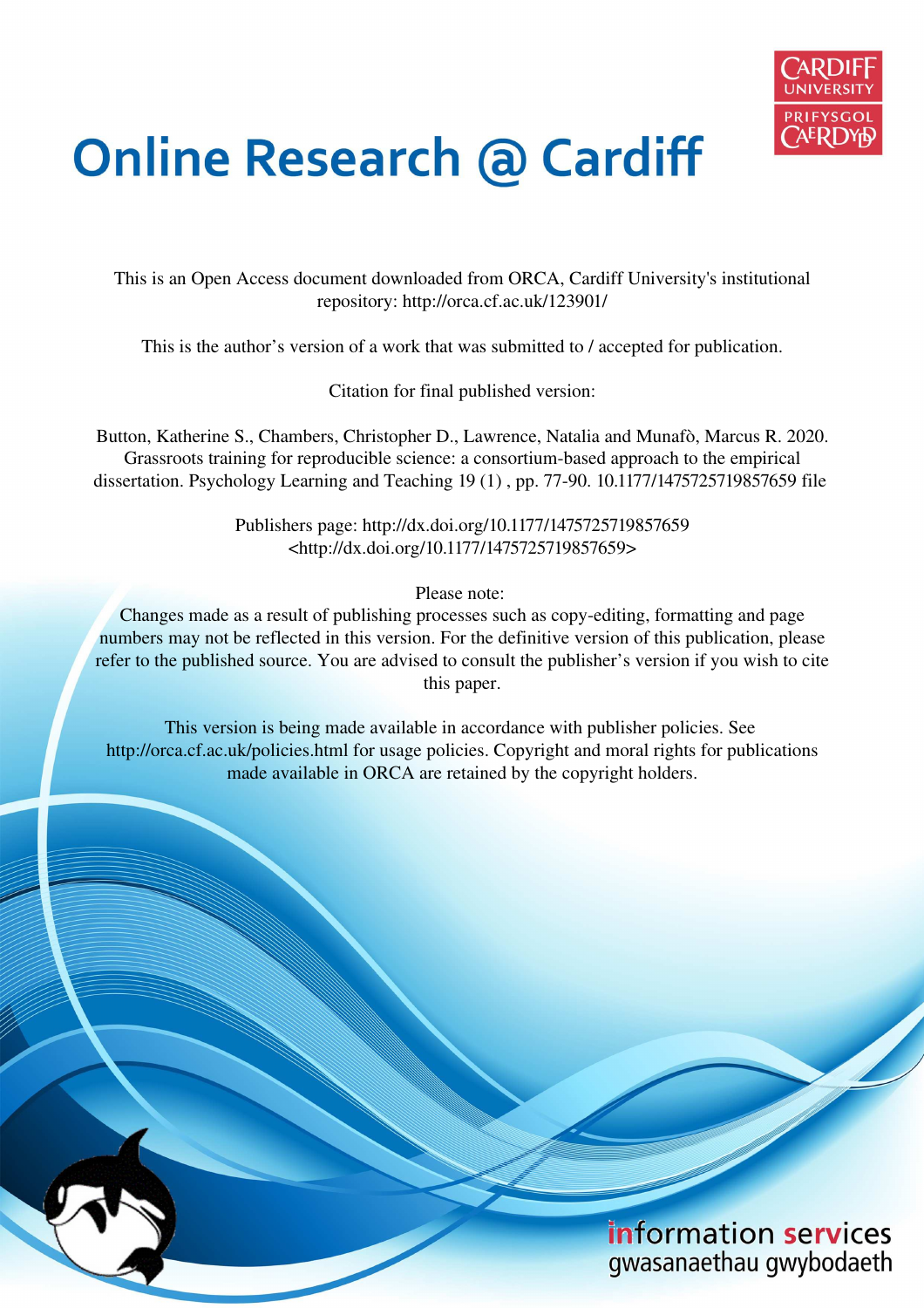# **Grassroots training for reproducible science: a consortium-based approach to the empirical dissertation**

Katherine S. Button <sup>1</sup>, Christopher D. Chambers <sup>2</sup>, Natalia Lawrence <sup>3</sup>, Marcus R. Munafò <sup>4,5</sup>

- 1. Department of Psychology, University of Bath, Bath, United Kingdom.
- 2. Cardiff University Brain Research Imaging Centre, School of Psychology, Cardiff University, Cardiff, United Kingdom.
- 3. Department of Psychology, University of Exeter, Exeter, United Kingdom.
- 4. MRC Integrative Epidemiology Unit at the University of Bristol, United Kingdom.
- 5. UK Centre for Tobacco and Alcohol Studies, School of Experimental Psychology, University of Bristol, United Kingdom.

Corresponding author: Katherine S. Button, Department of Psychology, University of Bath,

Claverton Down, Bath, BA2 7AY, United Kingdom. T: +44 1225 38 5606. E:

k.s.button@bath.ac.uk.

**Reference**: Button, K. S., Chambers, C. D., Lawrence, N., & Munafò, M. R. (2019). Grassroots Training for Reproducible Science: A Consortium-Based Approach to the Empirical Dissertation. *Psychology Learning & Teaching*, DOI: 10.1177/1475725719857659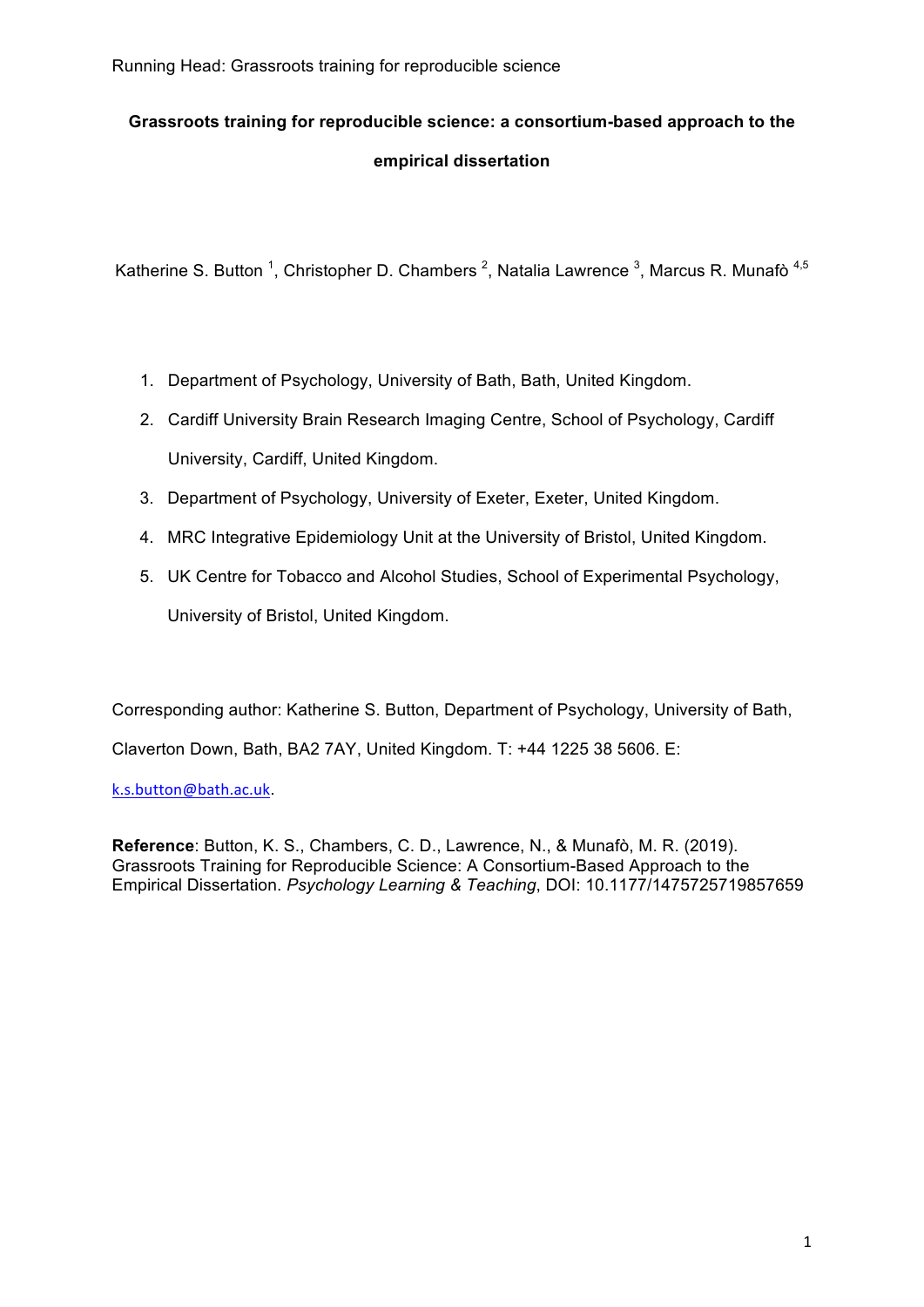#### Abstract

There is a widely acknowledged need to improve the reliability and efficiency of scientific research to increase the credibility of the published scientific literature and accelerate discovery. Widespread improvement requires a cultural shift in both thinking and practice, and better education will be instrumental to achieve this. Here we argue that education in reproducible science should start at the grassroots. We present our model of consortiumbased student projects to train undergraduates in reproducible team science. We discuss how with careful design we have aligned collaboration with the current conventions for individual student assessment. We reflect on our experiences of several years running the GW4 Undergraduate Psychology Consortium offering insights we hope will be of practical use to others wishing to adopt a similar approach. We consider the pedagogical benefits of our approach in equipping students with 21<sup>st</sup> Century skills. Finally, we reflect on the need to shift incentives to reward to team science in global research and how this applies to the reward structures of student assessment.

**Keywords:** reproducibility, reproducible research, team science, collaboration, student projects, empirical dissertation, pre-registration, open science.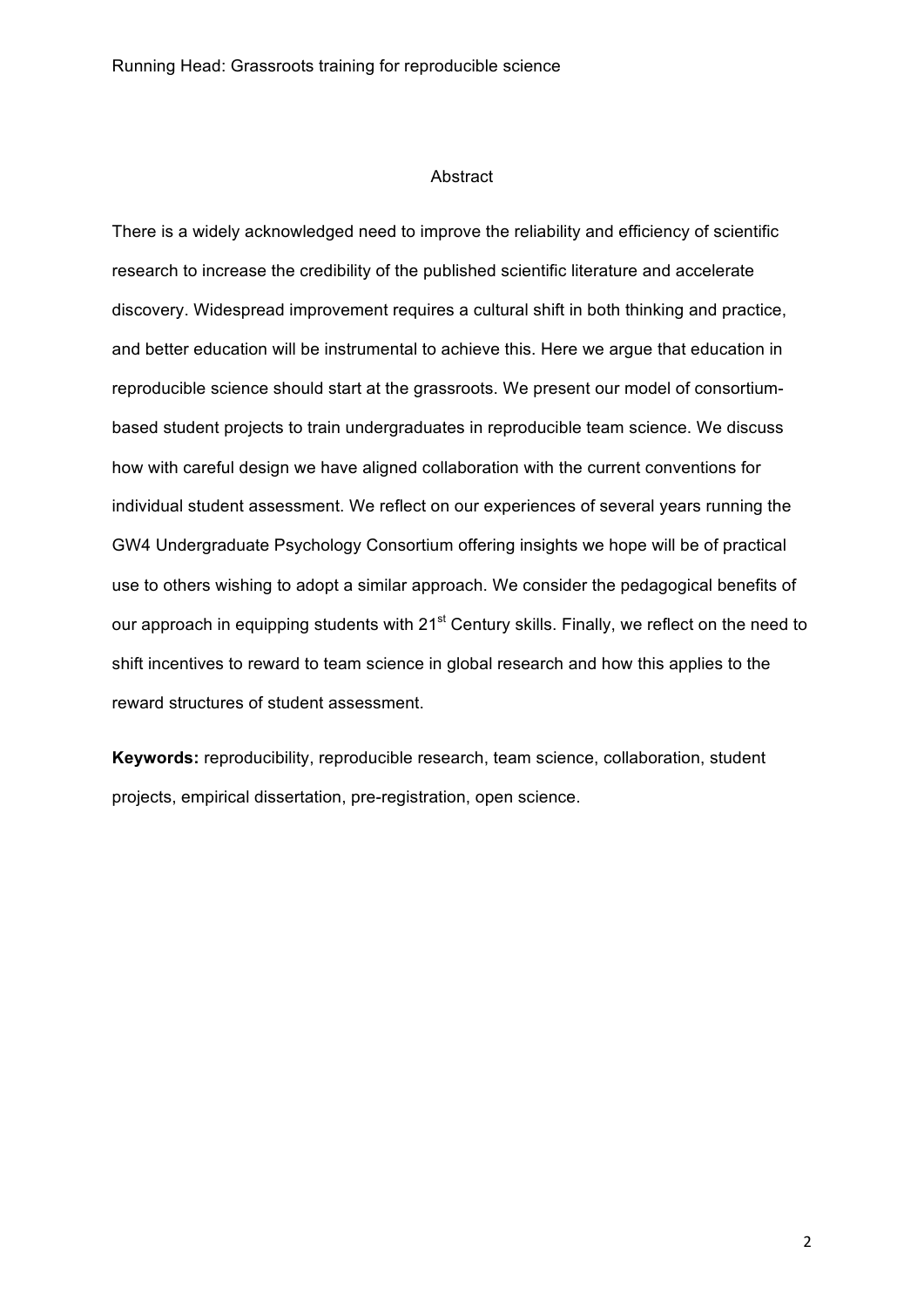# **Grassroots training for reproducible science: a consortium-based approach to the empirical dissertation**

Across the social and life sciences there has been a growing appreciation that many published findings may be unreliable (Begley & Ioannidis, 2015; Chalmers et al., 2014; Chan et al., 2014; Glasziou et al., 2014; Ioannidis et al., 2014; Salman et al., 2014). In one analysis, 85% of efforts in biomedical research were deemed to be wasted through inefficiency and poor methods (Macleod et al., 2014). In a recent survey in Nature, 90% of respondents agreed there was a "reproducibility crisis"(Baker, 2016). Small sample sizes and questionable research practices such as p-hacking, hypothesising after the results are known, and selectively publishing positive results were all implicated as contributing factors. Psychology has not been immune. Classic findings have failed to replicate and experimental findings have failed to translate into effective interventions (Cristea, Kok, & Cuijpers, 2015; Doyen, Klein, Pichon, & Cleeremans, 2012; Ritchie, Wiseman, & French, 2012). In 2015, the Open Science Collaboration reported a replication rate of 39% for the 100 effects they attempted to replicate (Aarts et al., 2015).

In response there is a move towards rigorous and transparent scientific practices, such as pre-registering study protocols and making materials and data open-access; designing studies with sufficient statistical power; and team-science approaches to pool resources and expertise (Munafò et al., 2017). Until these 'new' methods become the norm, however, the extra time and resources required for bigger samples and pre-registration, the reduced probability for leveraging chance findings, and the lack of conventions to adequately reward collaborative efforts may act as disincentives. Indeed, many, including ourselves, have argued that our current reward structures are failing to reward good science (Button et al., 2013; Button & Munafo, 2013; Munafò et al., 2017; Nosek, Spies, & Motyl, 2012).

Improved education coupled with shifting incentives are repeatedly identified as the key levers to promote better practices to address the 'reproducibility crisis' (Munafò et al., 2017).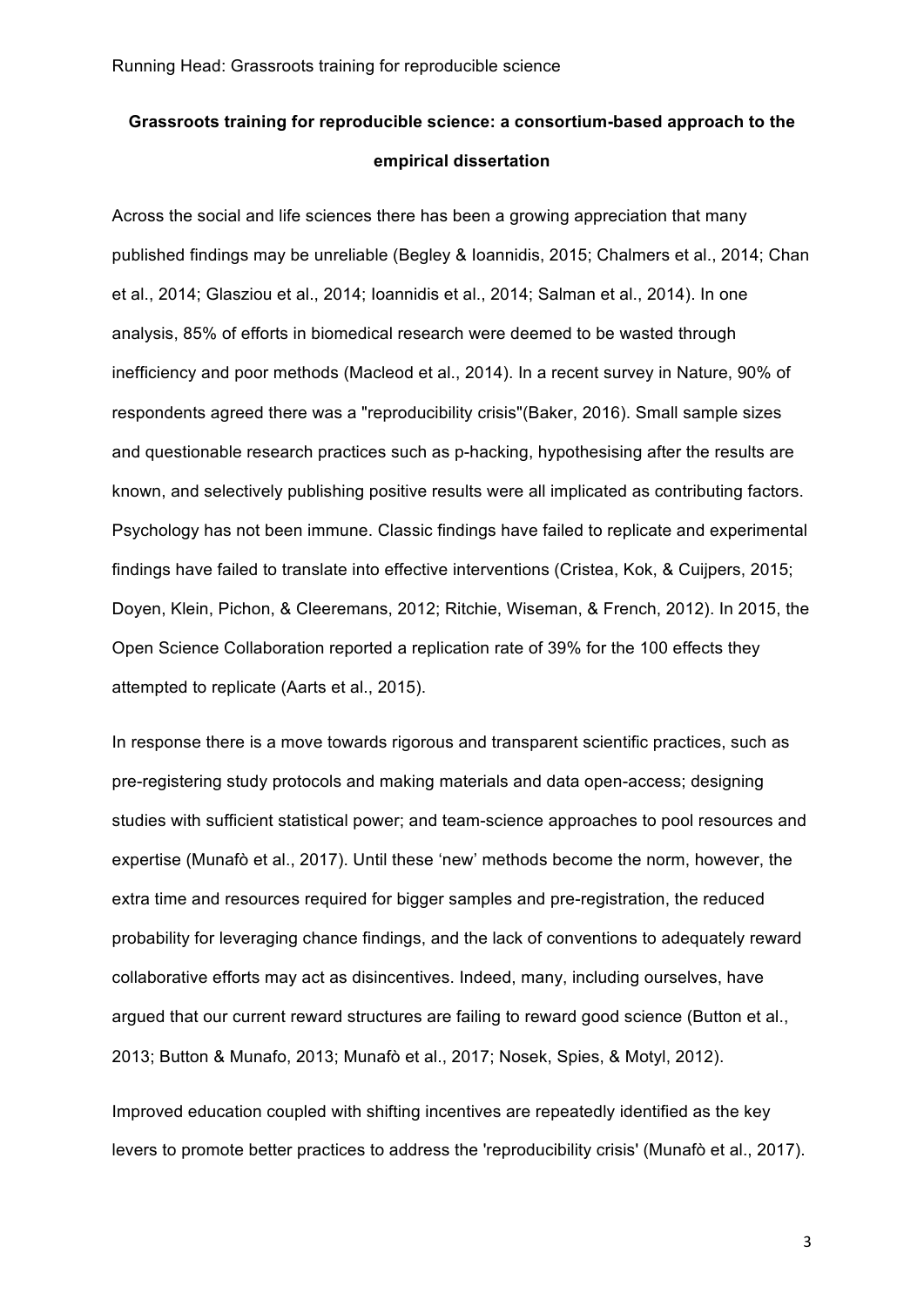When asked what factors could boost reproducibility, better training and teaching followed by incentives for better practice were ranked top by the respondents in the Nature survey (Baker, 2016). While there are moves to change the supra-order incentives structures researchers work within, these may take time to embed. For lower-order initiatives such as improved methods and education to be effective they will need to work alongside, rather than orthogonal to, the current reward and recognition structures.

We suggest that education in reproducible science should start at the grassroots. We present our model of consortium-based student projects to train undergraduates in reproducible team science. We discuss how our approach is carefully designed to align reproducible research methods training with the current conventions for individual student assessment, aligning quality teaching with the production of quality research.

#### **The wider "reproducibility crisis": causes and solutions**

The factors contributing to the reproducibility crisis are multi-layered, interacting and complex. The solutions will need to be correspondingly multifaceted, each focusing on a specific element whilst also considering the wider eco-system. In the context of improving education, it is important to target the main areas which perpetuate the current issues. These include those operating at the individual study level, such as poor experimental design, the individual researchers' behaviours, such as selective decisions of what and what not to publish, and the wider recognition structures in academic culture. We will discuss these briefly alongside some of the recommended solutions before discussing how we implement these solutions in our undergraduate training.

#### *Low statistical power*

Poor study design undermines the reliability of the subsequent study results. Studies consistently find statistical power to be low, between 8~50%, across both time and disciplines studied (Button et al., 2013; Cohen, 1962; Sedlmeier & Gigerenzer, 1989). Low statistical power increases the likelihood of obtaining both false positive and false negative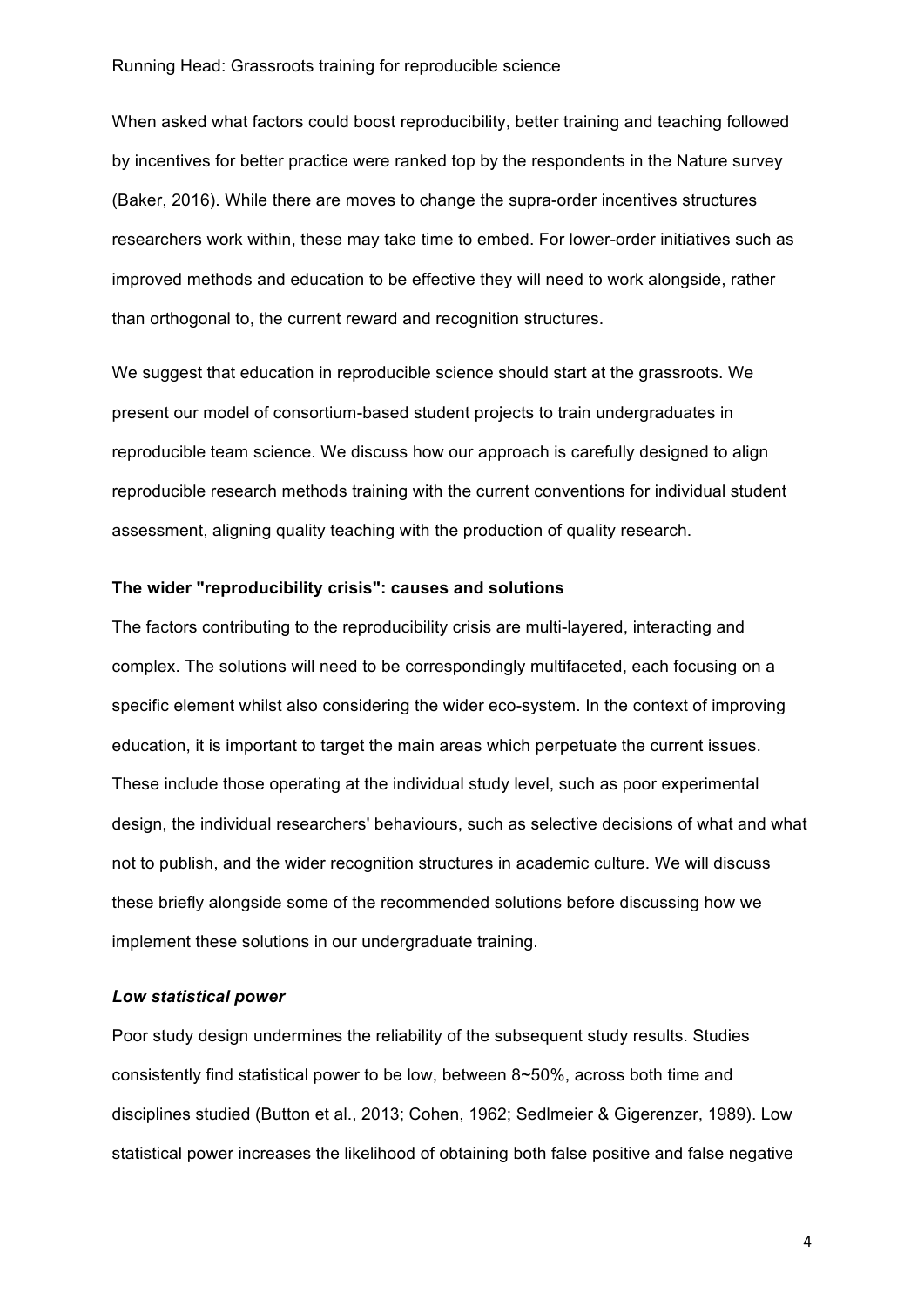results as well as generating inflated effect size estimates (Button et al., 2013). A reliance on under-powered studies therefore undermines the accumulation of knowledge.

Solutions include better education in the principles of sound research design. Performing sample size calculations is crucial to determining the appropriate study design, however very few studies actually report a justification of their sample size (Bahor et al., 2017), and scientists seem overly optimistic about the likely size of effects under test. Researchers could use effect sizes from the existing literature, adjusted for publication bias, as the basis of their sample size calculations, or more work could be done around minimal clinically or theoretically important differences to inform sample size calculations (Angst, Aeschlimann, & Angst, 2017; Button et al., 2015; Jaeschke, Singer, & Guyatt, 1989).

Low powered research persists due to perverse incentives and a poor understanding of the consequences of low power and /or a poor appreciation of likely effect sizes. However, it may also arise from a lack of resources to improve power. Team science is a solution to the latter problem. Instead of relying on the limited resources of single investigators, distributed collaboration across many study sites could enable high-powered designs. Multi-site testing also confers advantages in the generalisability of results across settings and populations sampled, the transfer of knowledge through bringing multiple theoretical and disciplinary perspectives, and the benefits of a diverse range of research cultures and experiences on the same project.

Multi-centre large-scale collaborations have a long and successful tradition in fields such as randomized controlled trials, and in genetic association analyses, and have improved the robustness of the resulting research literatures. Multi-site collaborative projects have also been advocated for other types of research, such as animal studies (Bath, Macleod, & Green, 2009; Dirnagl et al., 2013; Milidonis, Marshall, Macleod, & Sena, 2015), in an effort to maximize their power, enhance standardization, and optimize transparency and protection from biases. The Many Labs and Pipeline projects illustrate this potential in the social and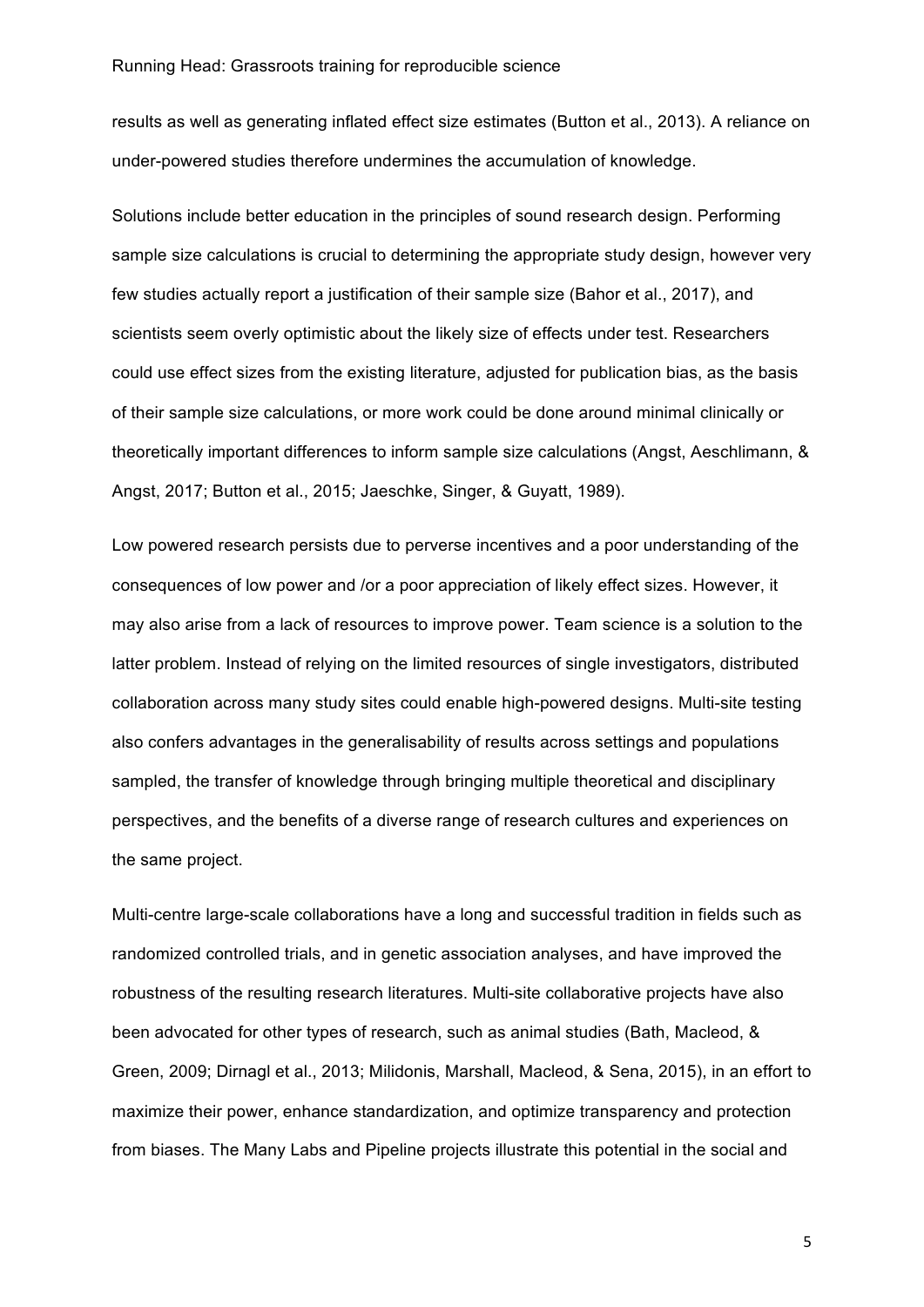behavioural sciences, with dozens of laboratories implementing the same research protocol to obtain highly precise estimates of effect sizes, and evaluate variability across samples and settings (Ebersole et al., 2016; Klein et al., 2014; Schweinsberg et al., 2016).

#### *Publication bias and questionable research practices*

Studies that obtain positive and novel results are more likely to be published than studies that obtain negative results or report replications of prior results (Franco, Malhotra, & Simonovits, 2014; Sterling, 1959, 1975). This is known as publication bias (Sterling, 1959). Over 70% of authors admit to selectively reporting studies that "worked" – with those that failed to find significant results languishing in a file drawer (John, Loewenstein, & Prelec, 2012).

Questionable research practices refer to a body of behaviours researchers employ to leverage chance to increase the likelihood of a publishable result. Examples include, measuring multiple outcomes and switching the 'primary outcome' to whichever produces the strongest effect. P-hacking, that is running multiple variations of analyses until a significant p-value is obtained (Simmons, Nelson, & Simonsohn, 2011), and Hypothesising After the Results are Known (HARKing), where a hypothesis is retro-fitted to an unexpected result (Kerr, 1998). Such behaviours increase the probability of type I errors and undermine the reliability of results.

Pre-registration is the most powerful way to protect against all of these practices. It was introduced in clinical trials to address publication bias and outcome switching where it has now been standard practice for many years (Dickersin & Rennie, 2003; Lenzer, Hoffman, Furberg, Ioannidis, & Grp, 2013). In its simplest form it registers the basic study design and primary outcome. In its strongest form, it involves registering the study with a commitment to make the results public, and detailed pre-specification of the study design, primary outcome, and analysis plan in advance of data-collection. This makes the research discoverable, and addresses questionable research practices such as outcome switching and P-hacking. More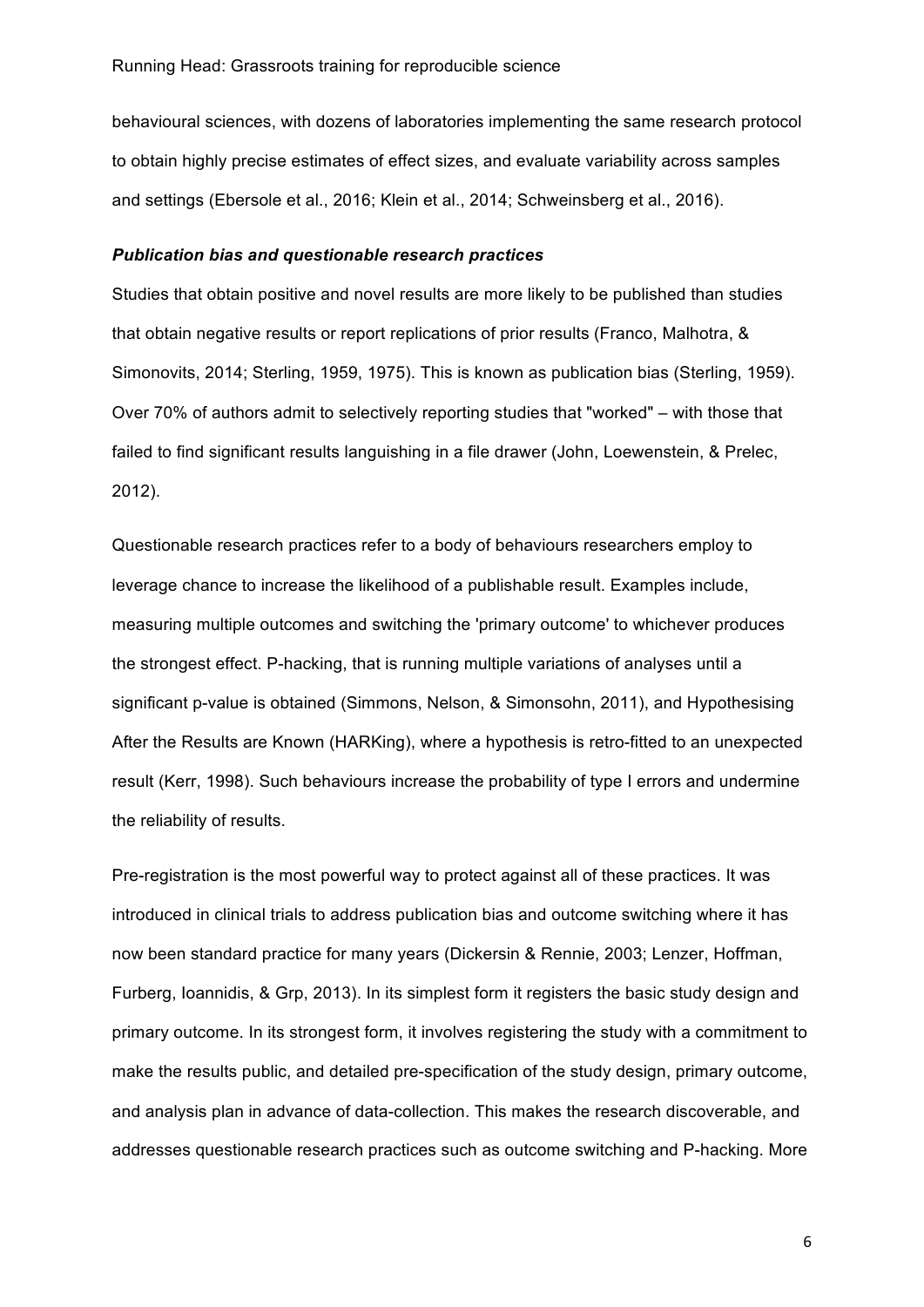fundamentally, it allows a clear distinction between data-independent confirmatory research that is important for *testing* hypotheses, and data-contingent exploratory research that is important for *generating* hypotheses. Websites such as the Open Science Framework (http://osf.io/) and AsPredicted (http://AsPredicted.org/) offer services to pre-register studies, and over 150 journals now adopt the Registered Reports publishing format (Chambers, 2013; Nosek & Lakens, 2014).

#### *Perverse incentives*

Poor experimental design, small sample sizes, undisclosed flexibility in data analysis and a lack of transparency in reporting all undermine the purpose of the scientific endeavour (assuming the purpose is to generate knowledge). Why then do they persist? Publication is the currency of a successful academic career increasing the likelihood of employment, funding, promotion, and tenure. However, as we have discussed above, positive, novel, clean results are more likely to be published than negative results, replications, or 'messy' results (Dickersin, 1990). Consequently, researchers are incentivized to focus on producing positive results irrespective of their reliability (Nosek, Spies, & Motyl, 2012; Smaldino & McElreath, 2016). Researcher behaviour in the context of these perverse incentives has been modelled mathematically using simulations. Worryingly, these models suggest that researchers acting to maximise their "fitness" in the current incentive structures should spend most of their effort seeking novel results and conduct small studies that have only 10- 40% statistical power (Higginson & Munafo, 2016).

#### **Student projects: the problem magnified**

This perverse reward culture may be operating at the first stages of training, in how we teach and assess our undergraduate students. For example, in undergraduate psychology degrees the UK, the culmination of a student's research training is their final year empirical dissertation (a research project akin to the senior thesis in the US system). It involves carrying out an extensive piece of empirical research, under the supervision of an assigned academic (much like the PhD supervision model). It requires the student to individually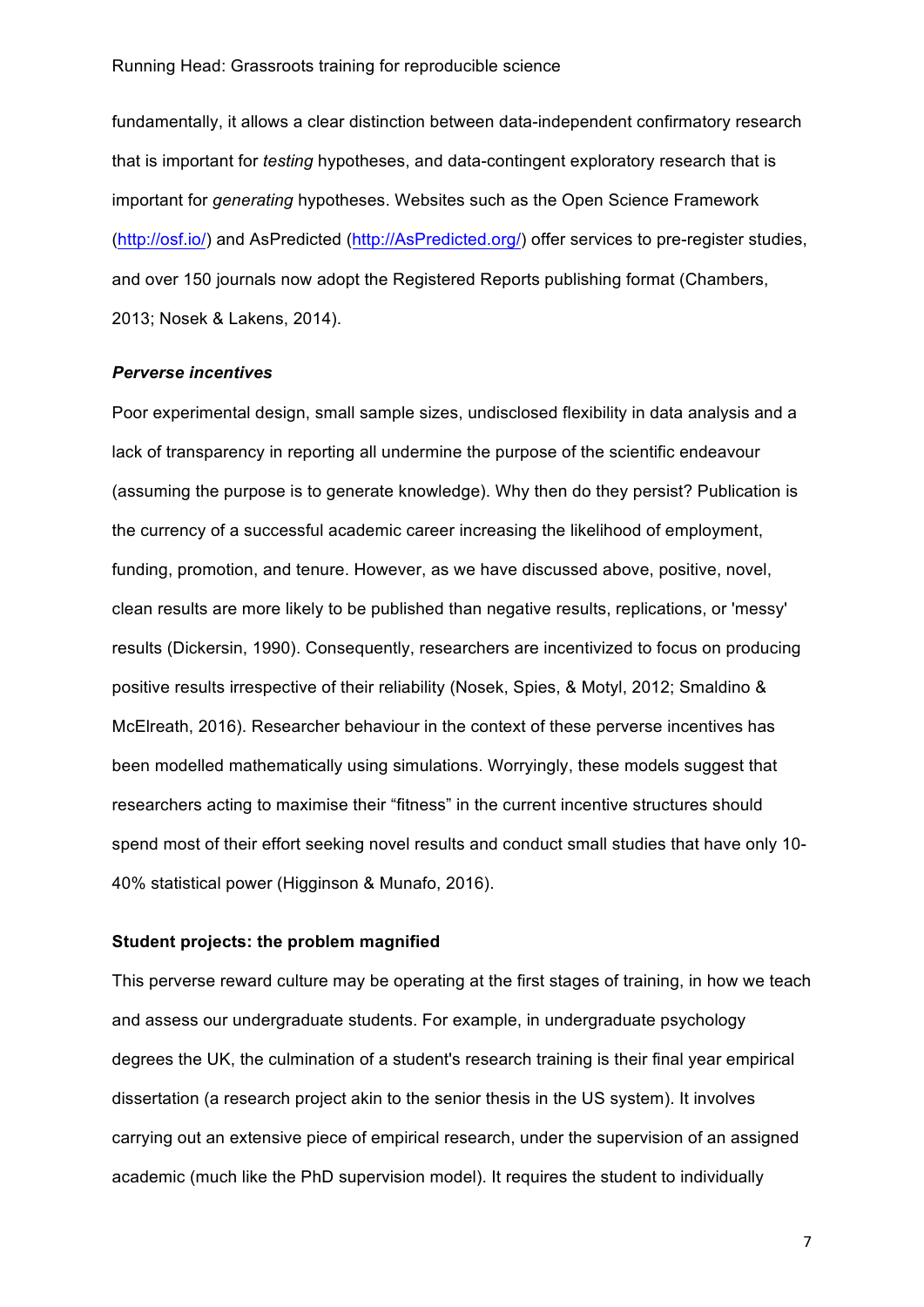demonstrate a range of research skills including planning, considering and resolving ethical issues, and the analysis and dissemination of findings (BPS, 2016). This empirical project typically involves the collection of original data, or equivalent alternatives such as secondary data analysis, and forms a substantial proportion of the student's final grade (BPS, 2016).

This leads to numerous final year research projects, individually conducted and assessed, and conducted with limited time and resources. Consequently, they may suffer from the problems seen in the wider research literature, such as small sample sizes, combined with questionable research practices which may yield a high rate of false positive results. If these are selectively published, the students will be rewarded for being lucky rather than right. Indeed, an undergraduate publication is seen as highly competitive when applying for places on taught-Masters or for doctoral training.

As an example, suppose each year a psychology department has 100 final year undergraduate students conducting a quantitative dissertation. Each student has been encouraged to 'think creatively' and generate a novel, exciting hypothesis. Their hypothesis might therefore be quite unlikely to be true. Indeed, let us assume that only 10 / 100 students' hypotheses are 'true'. Now let us assume they are limited in time and resources and their samples sizes are correspondingly small for the effects under test, yielding an average statistical power of 20%. They set their significance criterion for rejecting the null hypothesis at 5%. Under these assumptions 20% of the 10 'true' effects will be discovered, yielding 2 true positive results. For the remaining 90 non-associations, 5% will be declared as significant by chance, yielding on average between 4 and 5 false positive results. Now let us assume supervisors encourage students to write up any interesting positive findings for publication, two-thirds of those will be false-positive. This is known as the positive predictive value (Sterne & Davey Smith, 2001). This would contaminate the scientific literature with unreliable results.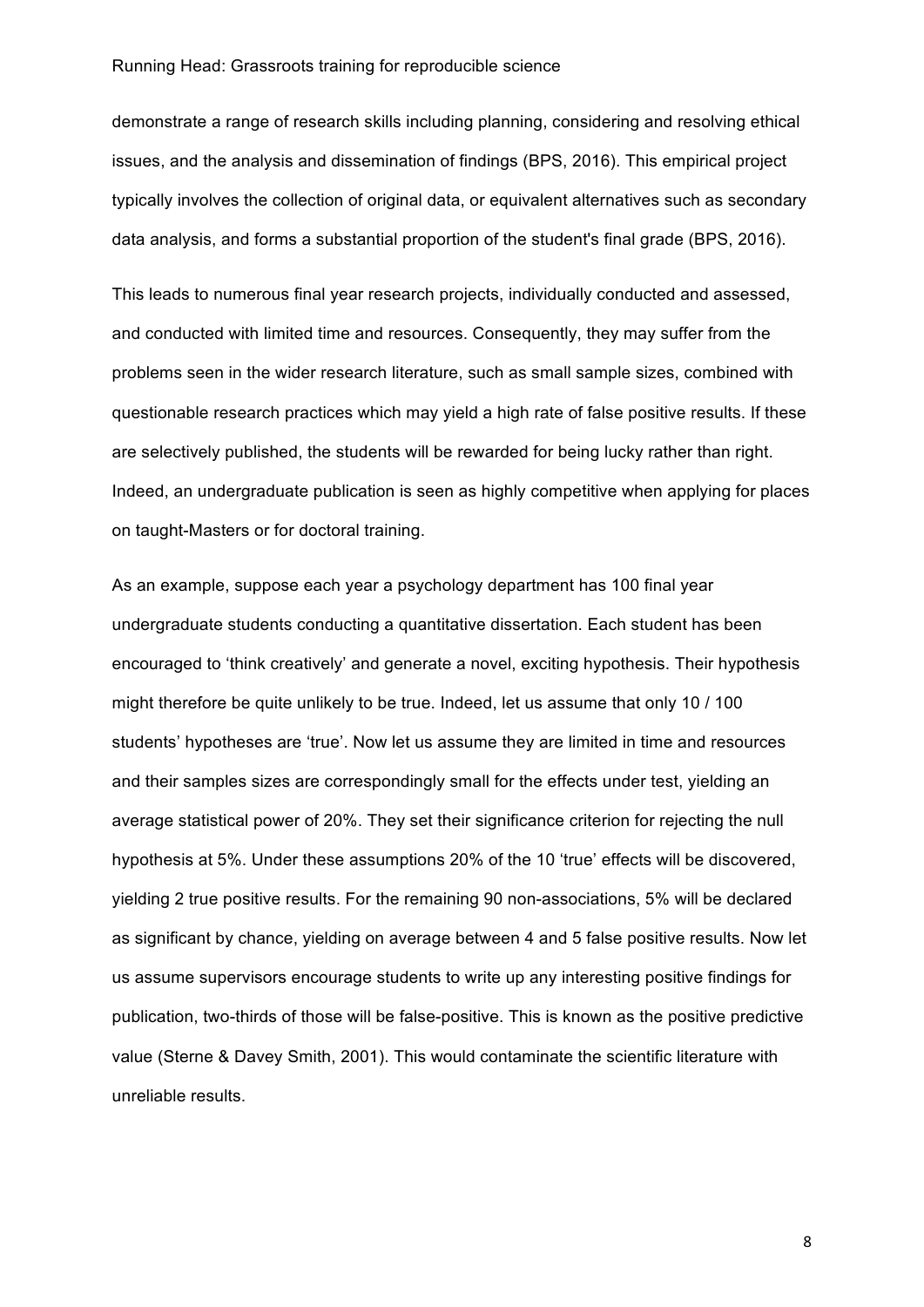Developing a comprehensive pre-registration often takes several months, and unless effects under test are very large, a sample size of 200-300 hundred participants may be required for sufficient power to test typical effects observed in psychology. Pre-registration of study protocols and designing studies with sufficient power to test hypotheses will therefore often require resources well beyond those available for the typical undergraduate dissertation project. Drawing on the above examples of large-scale collaborations in genetic epidemiology and multi-centre clinical trials, one solution to this is collaboration. By working together, students could pool their efforts and resources to obtain large data-sets. Any limitations imposed by the need for individual students' assessment within an institution could be overcome by students working across universities.

#### **The GW4 Undergraduate Psychology Consortium**

In 2016 we set up the GW4 Undergraduate Psychology Consortium, comprising academics and undergraduates, and more recently PhD students and post-doctoral researchers, from the University of Bath, University of Bristol, Cardiff University and Exeter University, in the south-west of the UK (Button, Lawrence, Chambers, & Munafo, 2016). The composition of the consortium varies year-to-year but the basic structure is provided in Figure 1. Students work in groups with-in and across the universities under the supervision of their local academic supervisor, and PhD student or post-doctoral researcher. Each year the consortium focuses on a single research project with a primary research question lead by one of the intuitions. To ensure fairness, the lead institution rotates year-to-year sharing the rewards and responsibilities. The research cycle is typically two years. Rotating the lead ensures no single institution is over-burdened.

Assigning an individual study lead, or principal investigator, is essential for the effective coordination of the study. Given the extra work involved in pre-registration, coordination of multiple sites, and guaranteeing provision for the analysis and write-up of the project for publication after the undergraduate students have graduated, we have found it works best if the lead is a PhD student or post-doctoral researcher. The consortium benefits from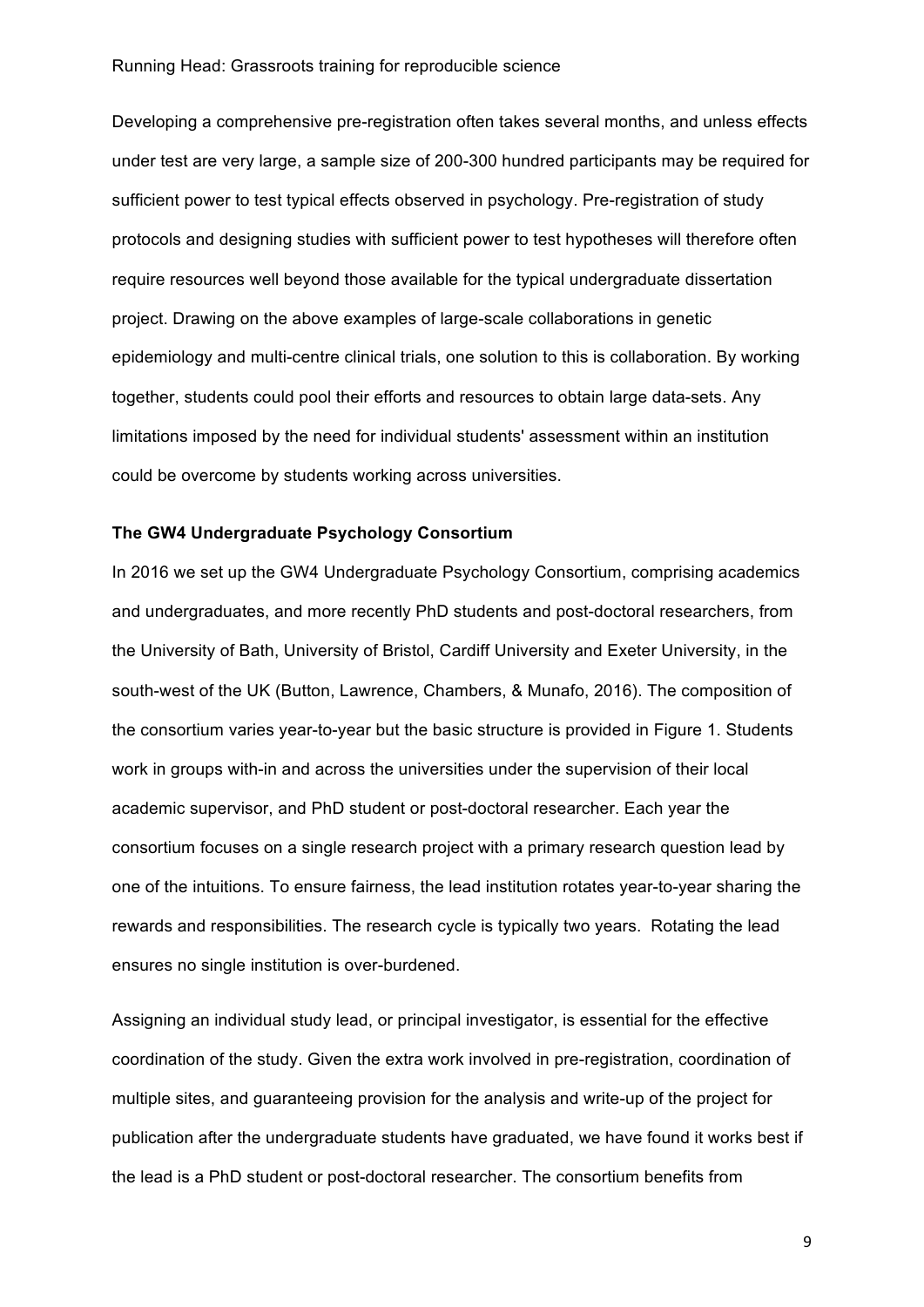additional support and dedicated oversight and this frees up the academics to focus on academic supervision. The lead PhD student or post-doctoral researcher benefits from gaining experience of leading a collaboration under the supervision of more experienced academics, and of mentoring undergraduate students. They also benefit from a first-author publication.

The empirical dissertation timeline and allocation procedures vary from University to University, and this is one of the biggest challenges in the consortium approach. Typically, students are assigned (with varying degrees of student choice) to their project supervisor anywhere from February through to September in their penultimate year of study. Information outlining the objectives and general procedure, including the home-work element in the weeks prior to the start of term, are shared with the students during allocation. The final year dissertation project then commences in October through to the dissertation deadline which ranges from early April through to late May.

From the preceding January through to June the lead PhD student or post-doctoral researcher and academic supervisory team develop a primary research question and barebones study protocol (containing hypotheses, rationale and background, methods, data analysis and management plan, ethical considerations). A few weeks before the start of term this is shared with the upcoming cohort of undergraduate students who are tasked in a home-work exercise to think about what additional secondary questions they might like to add to the protocol. These secondary questions range from moderator analyses based on adding short individual difference measures, to focusing on a different outcome, or using the variables already in the design to address a different question. Each student, supported by their local supervisor, is instructed to prepare a 5-minute presentation outlining their proposed secondary research question, background and rationale, hypothesis, measures and methods, and analysis plan, including a graph of their hypothesised result.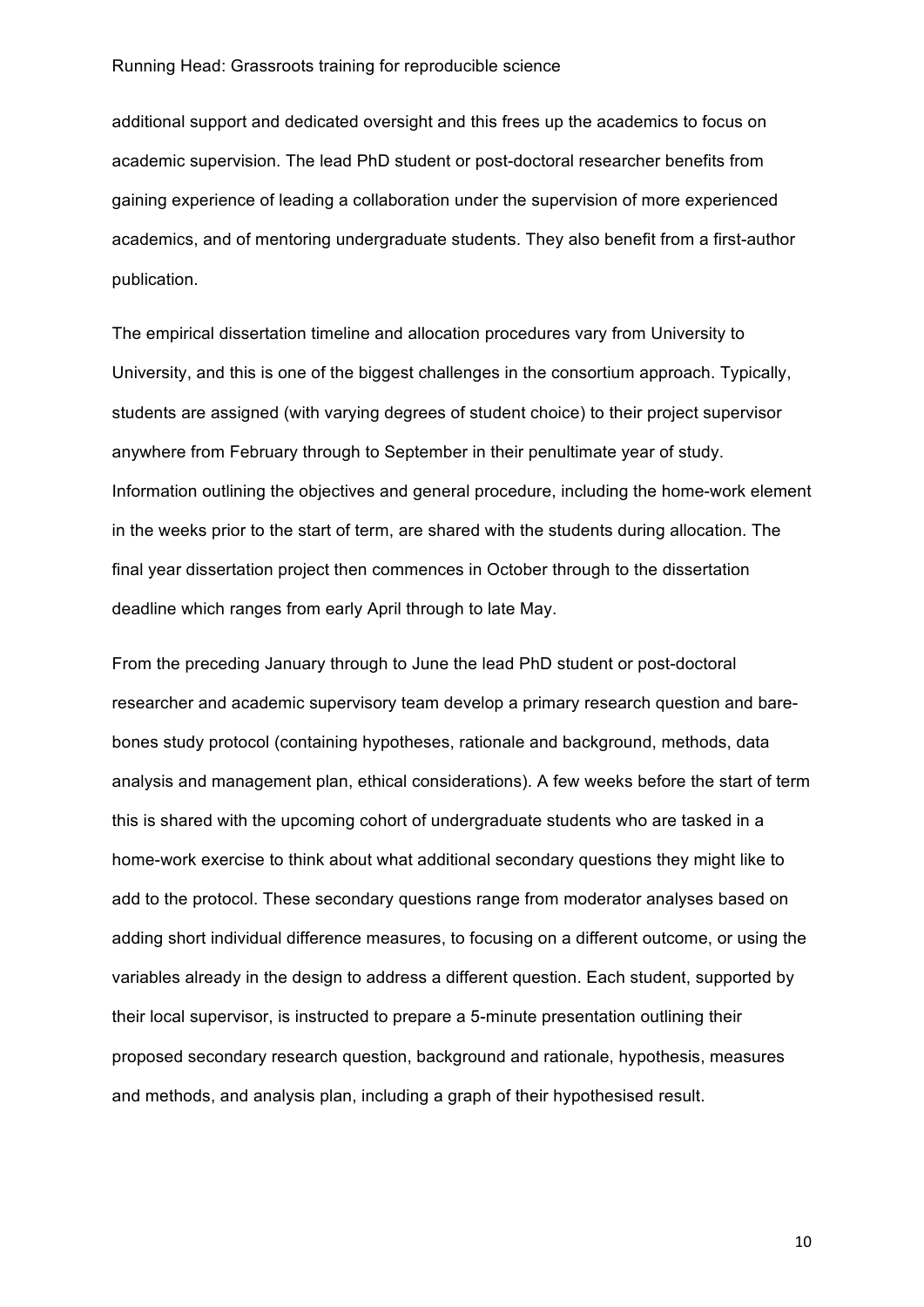In the first or second week of term in October we have the first of two consortium meetings. During this meeting the rationale for the consortium approach is presented, followed by the lead PhD student or post-doctoral researcher presenting an overview of the primary research question and procedure. Each student then presents their proposed secondary hypothesis. This is followed by general discussion of merits of each of the proposed hypotheses and corresponding measures and methods. The study protocol is then finalised through these collaborative discussions and all students are authors of the published study protocol. For example, suppose two students suggest a similar hypothesis, that the effect of X on Y is moderated by Z, but have proposed different methods of measuring Z. There is a clear issue of redundancy, and which measure to include is decided by considering issues such as psychometric properties, relevance to the population of interest, and so forth.

Following the first meeting the students are assigned various tasks relating to study set-up; such as constructing the surveys for data-collection, piloting the experimental tasks and procedures, selecting stimuli, and drafting ethics applications, case-report forms, information sheets, debrief sheets and recruitment advertisements. The project is managed centrally on the Open Science Framework (http://osf.io/).

The study protocol is pre-registered on the Open Science Framework and data collection runs from late November through to the end of February / March. Each site has a target sample size corresponding to a proportion of the total sample size calculated for the overall project, adjusted for their institutional requirements and recruitment challenges. Data collection finishes at the end of February / March to accommodate the students with the earliest dissertation deadlines.

In March / April we hold the second consortium meeting, akin to a mini-conference, where each student presents their dissertation results. There is a general discussion about the study findings and the general conclusions of the final publication are mutually agreed, thus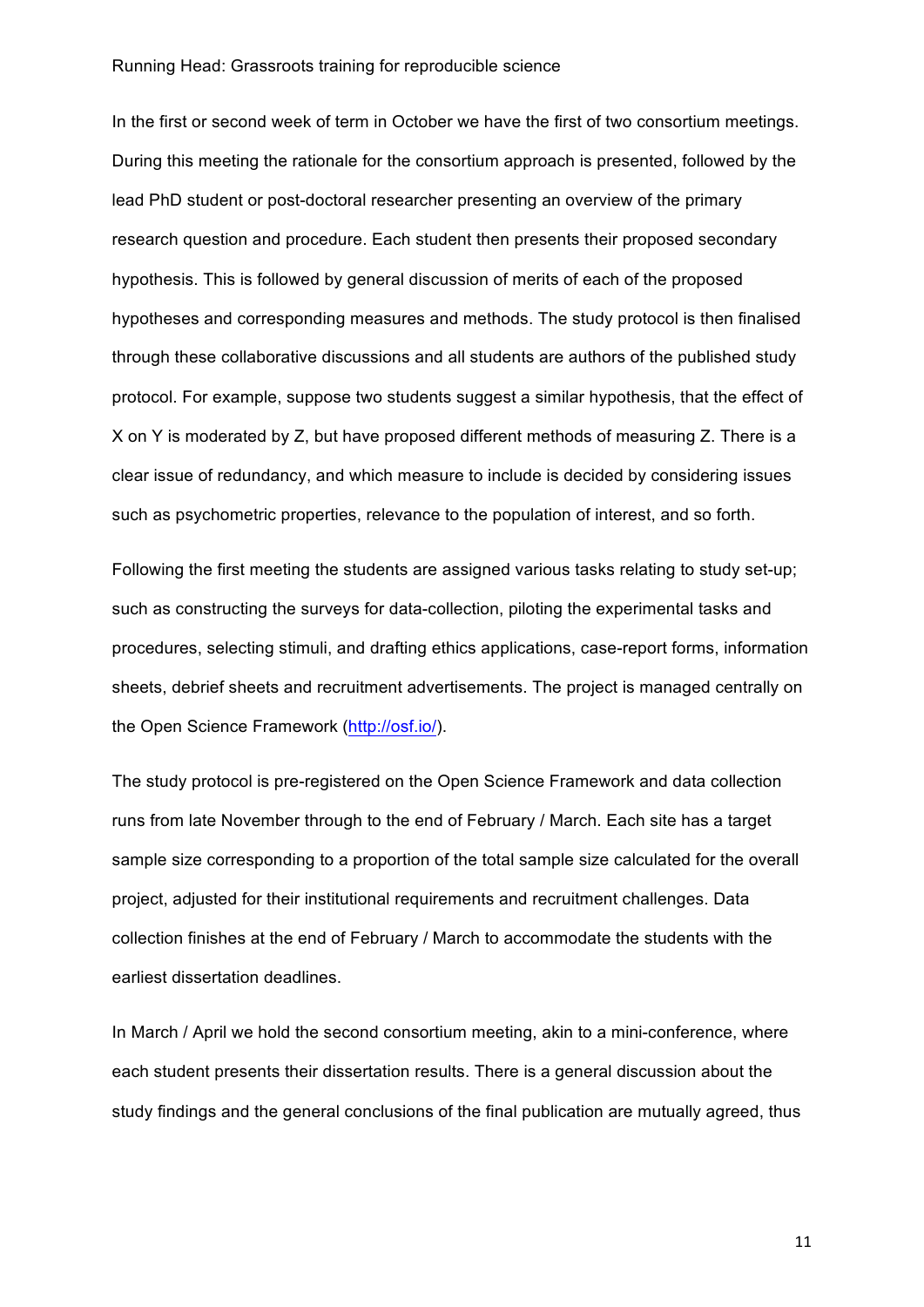each student qualifies for authorship on any publications. To date, students have used the full data-set from across the consortium in their dissertations.

#### *Aligning rigorous research with individual assessment and programme standards*

In the UK Psychology degrees are accredited by the British Psychological Society (BPS; the equivalent of the APA in the US) which sets the programme standard. Accredited psychology degrees include the acquisition of a range of research skills and methods, culminating in an ability to conduct research independently. Graduates must demonstrate competency in designing, conducting and reporting on empirically-based research projects under appropriate supervision (BPS, 2016). There are various opportunities for developing these skills through the degree, culminating in the final year in the empirical dissertation (BPS, 2016). The GW4 Psychology Consortium was designed specifically with this degree standard in mind. By collaborating, students benefit from pooled resources and data collection. The pre-registered primary research question and hypothesis means the integrity of the overall research project is retained. The addition of student-led secondary hypotheses means each student can have a different title and focus of their dissertation, so with-in an institution no two students are doing exactly the same thing. Thus throughout, each student can demonstrate individual contributions to each element of the research but within the scaffold of a high-quality research project. In 2016, we presented the GW4 consortium approach to the BPS Undergraduate Education Committee, and they revised their accreditation guidance around the empirical dissertation to explicitly endorse group-based projects, provided students are able to demonstrate the required research skills individually (BPS, 2016).

### *Pedagogy*

There is broad consensus amongst educators, business leaders, academics, and governmental agencies, that traditional academic skills that have focused on knowledgebased content and surface-learning are no longer sufficient to prepare our students for success in the 21<sup>st</sup> Century. Instead, they have identified skills associated with deeper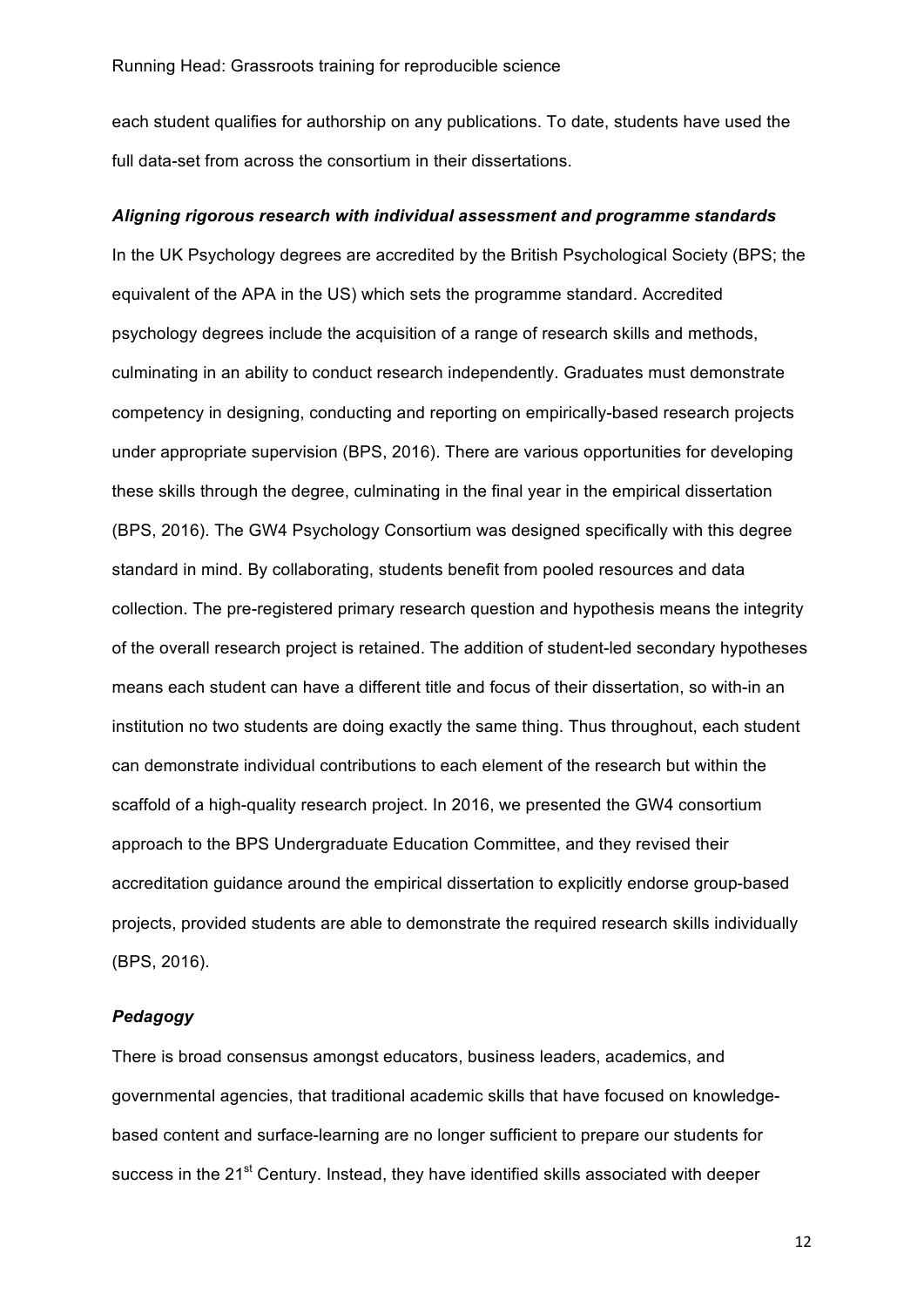learning, such as analytic reasoning, complex problem solving, and teamwork as crucial for meeting the demands of the modern-day workforce (OECD, 2005). In science, collaboration is increasingly recognised by funders and key stakeholders as necessary to meet global challenges (Academy of Medical Sciences, 2016). The number of authors on the typical research paper increases year-on-year, and the typical lab-group runs as a team (Academy of Medical Sciences, 2016). For psychology to be well placed to meet these challenges we must find ways to train and support, and then adequately recognize and reward, psychologists who contribute to team efforts, starting with undergraduate education.

Our consortium approach to the undergraduate empirical dissertation has many pedagogical advantages. It is project-based learning grounded in social-constructivism (Roessingh & Chambers, 2011). Students join a knowledge-generating community, where, in collaboration with others, they conduct real research in an authentic context. They gain the transferrable skills of collaboration, problem-solving and creating new knowledge through co-production. Through peer-to-peer interaction, they actively apply their knowledge in discussion, particularly during the consortium meetings, but also in the day-to-day conduct of the study.

The consortium structure creates "zones of proximal development" where students contribute to each element of the research cycle, but within a scaffold which retains the integrity of the overall research. The 'bare-bones' protocol drafted by the lead PhD student, is an example of this. It provides the students with a scaffold of best-practice which they can model in their preparation of their secondary hypothesis and corresponding background, method, and analysis plan.

One limitation of this approach is the scope for "social loafing" (Karau & Williams, 1993; Latane, Williams, & Harkins, 1979). This might occur where some members of the team are not as intrinsically motivated to work as hard on collaborative aspects, such as data collection, as others. For example, knowing that they will have access to the whole data set regardless of the number of participants that they themselves recruit, might demotivate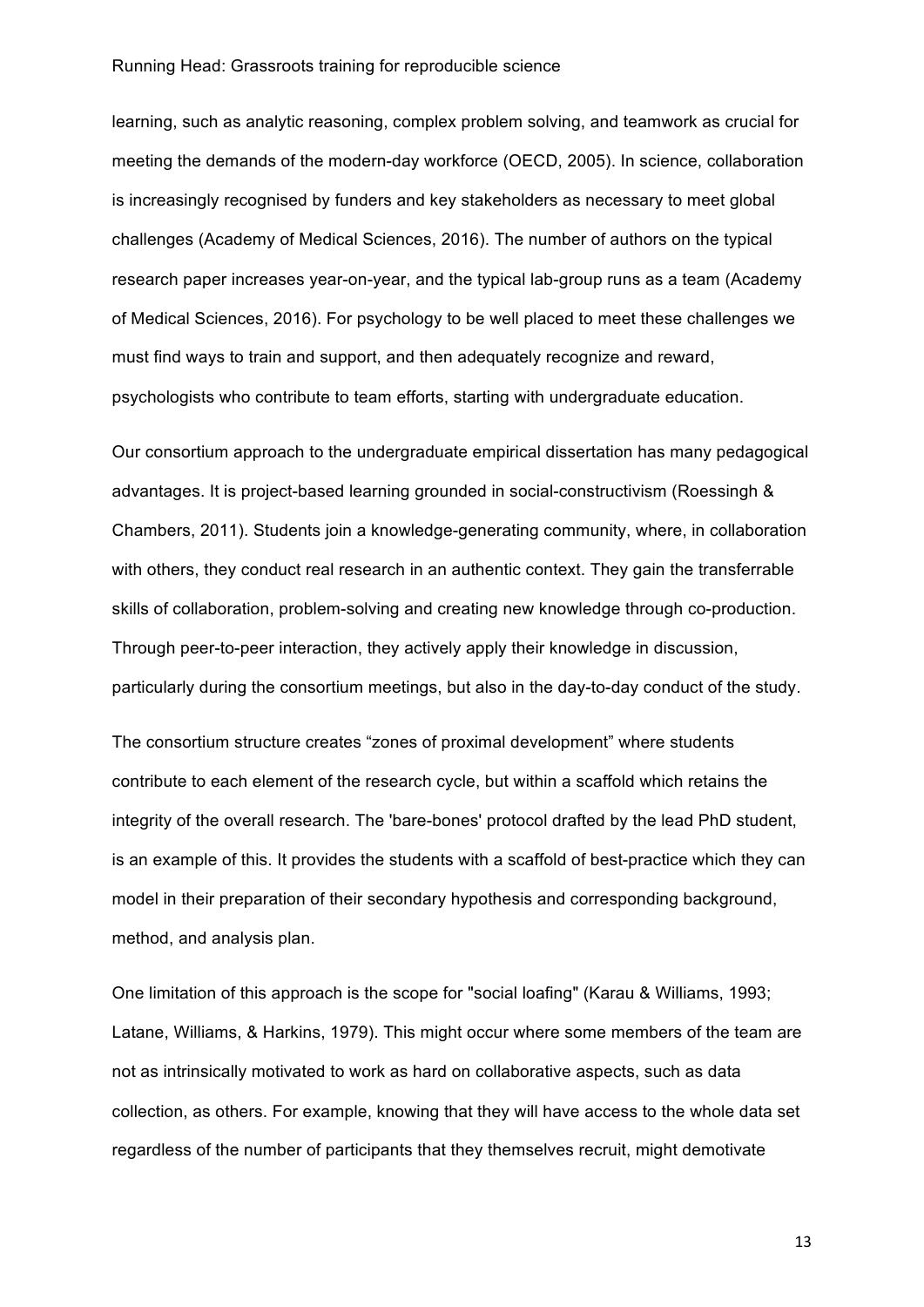some individuals. Social loafing may be more likely where assessment and/or reward structures do not recognise team work. For example, where a group is awarded a common mark regardless of individual contributions (Lee & Lim, 2012), or in terms of the dissertation, where the final grade reflects the write-up, and ignores the student's teamwork contributions.

This reflects a wider academic debate surrounding the need for better recognition of individual contributions to team efforts. Following recommendations in the recent "Improving recognition of team science contributions in biomedical research careers" (Academy of Medical Sciences, 2016) the consortium members could collectively agree milestones, credit and responsibilities during the first consortium meeting. Contributions could be logged as the project progresses, and the student and/or supervisor could submit a statement of contribution alongside their individual dissertation (this is already standard practice at some Universities). Supervisors can also promote a culture of collaboration by actively acknowledging good teamwork in their day-to-day mentoring and sign-posting where collaboration will be rewarded beyond the dissertation grade. For example, in the UK, dissertation supervisors are often asked to provide an academic reference. This provides an opportunity to acknowledge the student's contribution to the wider team effort, providing evidence of both academic achievement in the dissertation grade, and softer 21<sup>st</sup> Century skills in appraisal of the student's conduct during the study.

## **Evaluation**

To date, 24 students have participated in and successfully completed their dissertation project as part of the GW4 Consortium. The consortium has published three preregistrations (Button et al 2016, Hobbs et al 2019, Tzavella, Adams, Chambers, Lawrence, Button 2018), and has three manuscripts in preparation. Anecdotal evidence suggests that the scaffolding provided by the consortium approach helped the weaker students, and enabled the stronger students to excel. We plan to test this quantitatively by comparing grades awarded for the dissertation for consortium versus cohort students, adjusted for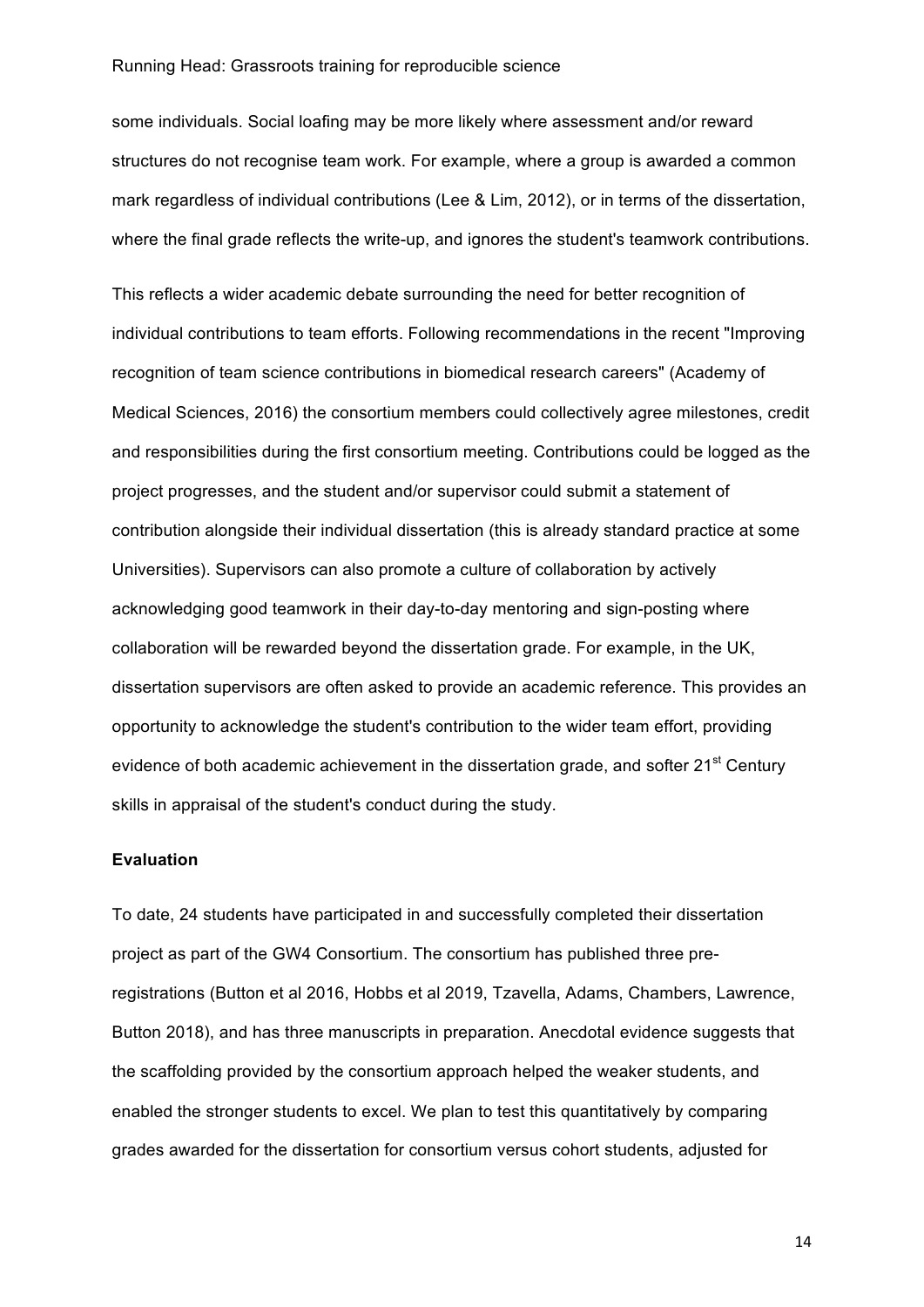grades awarded from non-dissertation units, when a sufficient number of students have completed to ensure their anonymity. We have been surveying the students at the end of each project for their feedback. They greatly valued participating in the consortium, particularly having access to a meaningfully large data-set, the opportunity to network with academics, students and researchers from other universities, the sharing of ideas and knowledge, and contributing to pre-registration. They saw the disadvantages as trying to coordinate deadlines and workload with other universities and having less control over the study design.

#### **Wider applications and other collaborative initiatives in student projects**

The consortium model we have presented here is just one example of an approach tailored to our way of working, our departmental courses and our national accreditation requirements for the empirical dissertation. Our consortium model would translate well to other educational systems which involve quantitative students' projects which collect data to test hypotheses, where students must individually demonstrate competency in design, conduct and reporting, but the timescale and resources mean a student would struggle on their own to collect sufficient data. For example, in the US the APA recommends capstone experiences for undergraduate training, which can include projects similar to the UK quantitative dissertation, and many undergraduate programs have either required or elective projects that are similar in size and scope. However, a core element of our approach is the two consortium meetings, which provide the opportunity for the students to independently contribute ideas to the study design, and any final publication. The GW4 Universities are in relatively close proximity to each other which means we can hold these meetings face-to-face in an afternoon. More geographically distributed collaborations may need to use conference calling, or other means to share ideas, which may lose some of the advantages for the students of networking in person with colleagues from other institutions. We have found that the protocol can become unwieldy if too many secondary hypotheses are added, so this limits the number of students from a single institution (our range is 2-6). However, this will depend on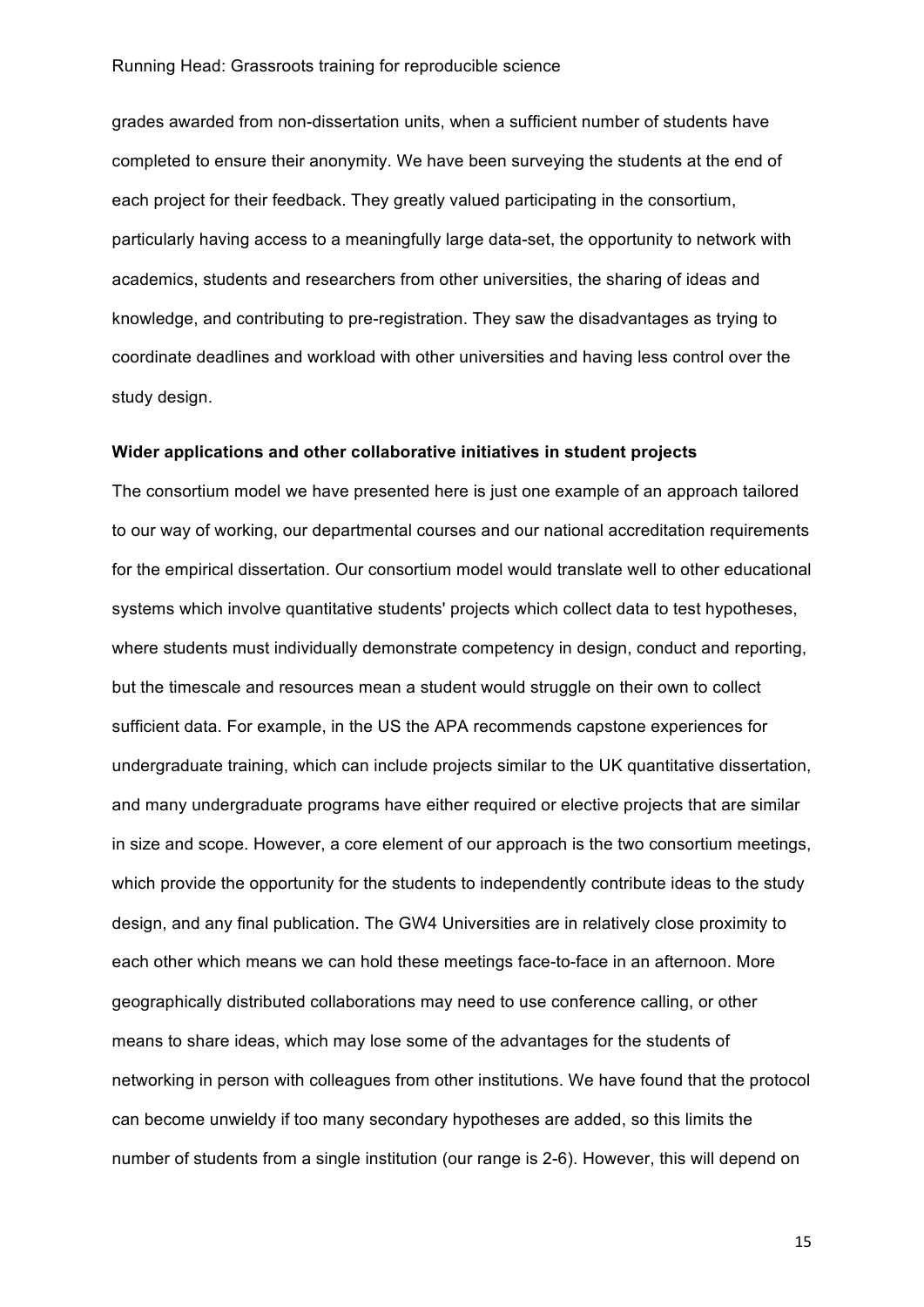the specific project design and institutional policy of how many students can address the same research question within an institution.

In undergraduate psychology methods teaching more broadly there are lots of exciting new initiatives. For example, The Collaborative Replications and Education Project (CREP; https://osf.io/wfc6u/) is a large-scale replication project that students can participate in. A coordinating team identifies recently published research that could be replicated in the context of a semester-long undergraduate research methods course. A central commons provides the materials and guidance to incorporate the replications into projects or classes, and the data collected across sites are aggregated into manuscripts for publication. This approach is particularly suited large-group methods teaching, which in the UK model typically occurs in the first and second years of the degree. It is less well suited to the final year empirical dissertation in the UK model, where the students must demonstrate individual contributions to each element of the research, and work closely with an academic supervisor in a manner more akin to the relationship between a PhD student and their supervisor. The "Pipeline" (Schweinsberg, Madan, Vianello, Sommer, Jordan, Tierney, Awtrey, Zhu, Diermeier, Heinze, Srinivasan, Tannenbaum, Bivolaru, Dana, Davs-Stober, et al., 2016) and "Many Labs" (Ebersole et al., 2016; Klein et al., 2014) and Psychological Science Accelerator (https://psysciacc.org/) projects also offer opportunities to contribute to largescale replication efforts with coordinated data collection across many locations simultaneously.

#### **Conclusions**

The need to improve the reliability and efficiency of scientific research is widely acknowledged. Improved education is repeatedly identified as a key lever to meet this need. Consortium-based student projects are one example of how reproducible research methods training can be aligned with the current conventions for individual student assessment, and the production of high-quality research. The consortium approach has many pedagogical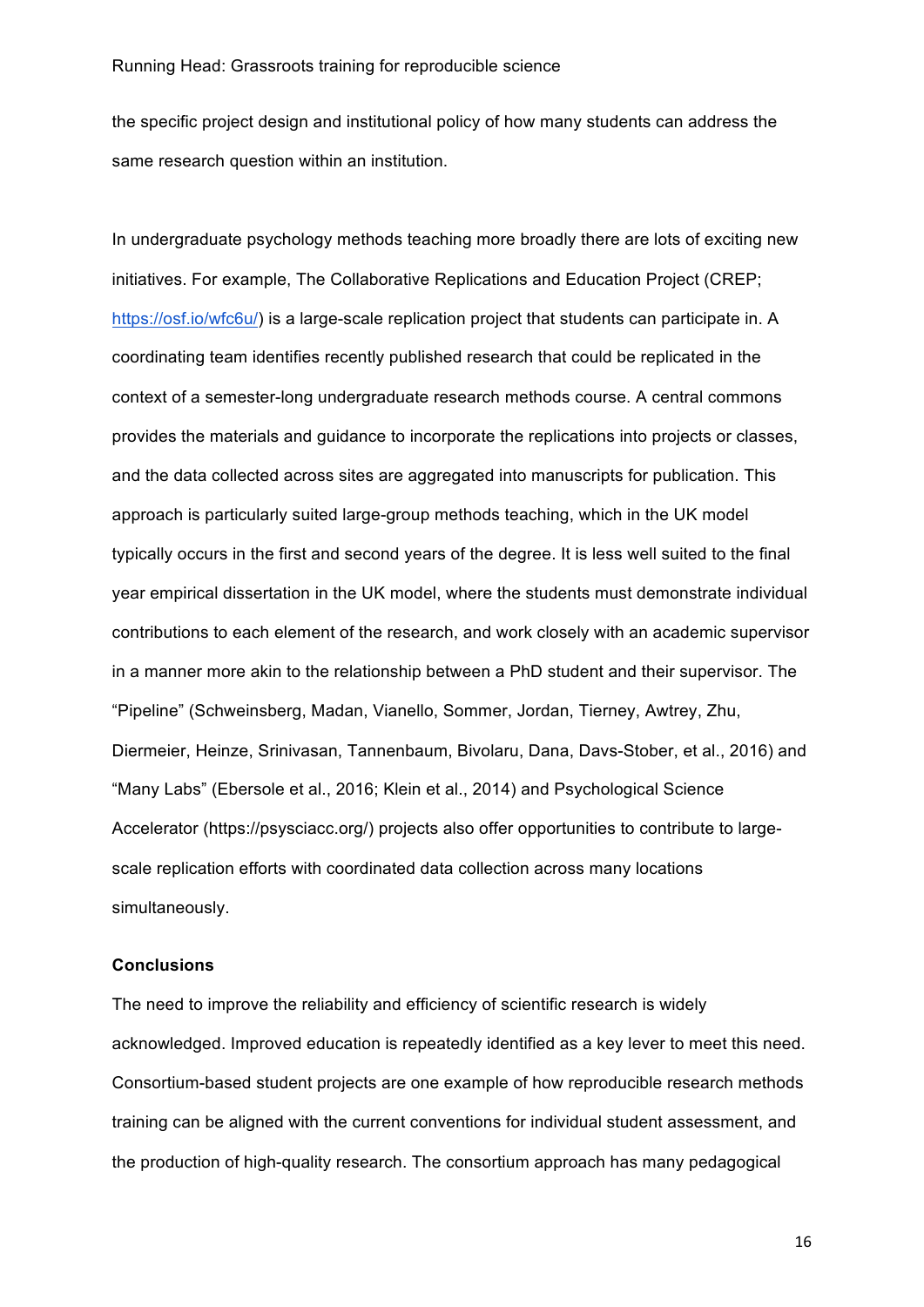benefits, equipping students with the 21<sup>st</sup> Century skills of collaboration, analytic reasoning, and complex problem solving. However, for these skills to be fully realised the assessment and marking criteria for the dissertation need to extend beyond individual assessment criteria to recognise and reward collaboration.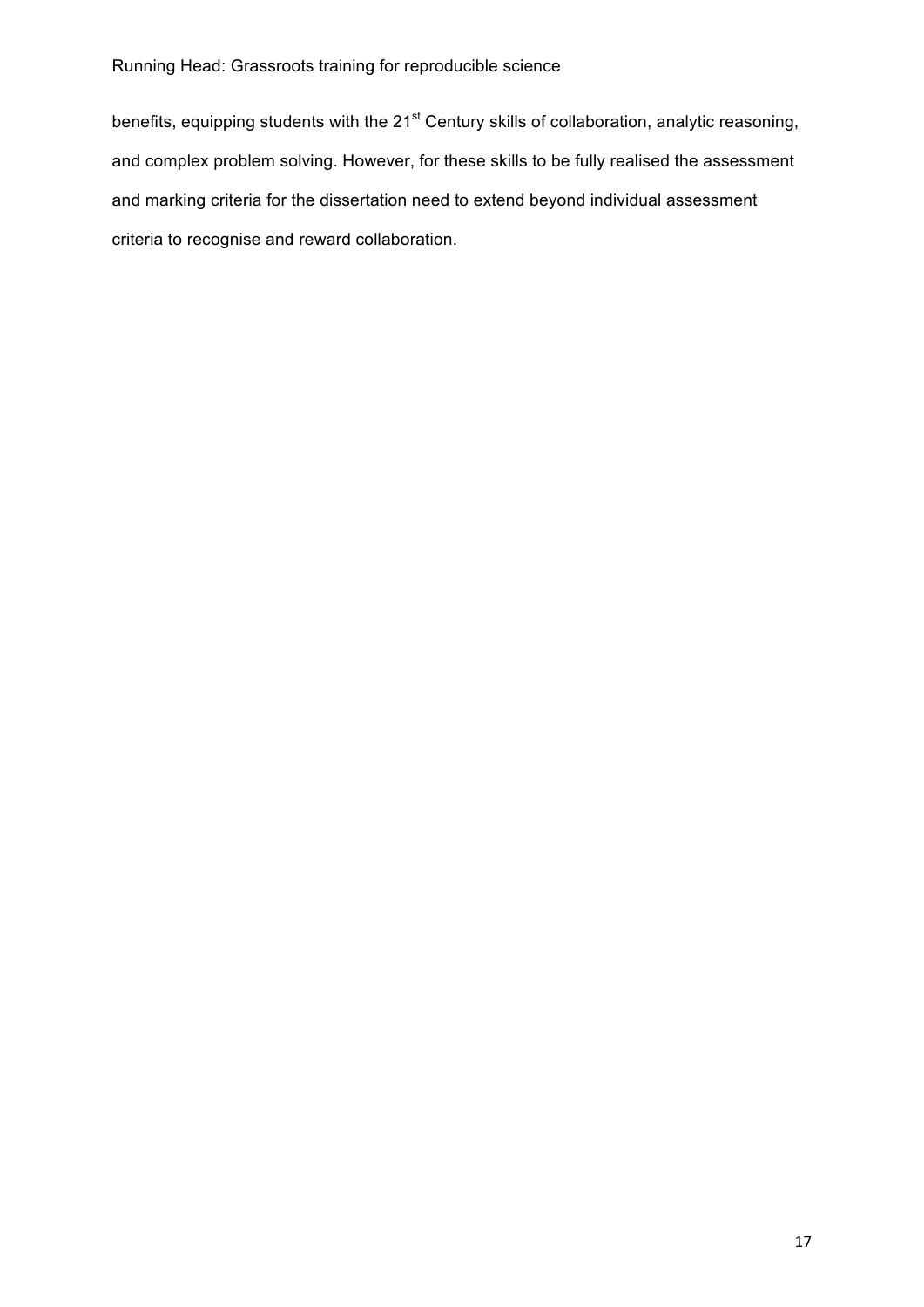## **References**

- Aarts, A. A., Anderson, J. E., Anderson, C. J., Attridge, P. R., Attwood, A., Axt, J., . . . Collaboration, O. S. (2015). Estimating the reproducibility of psychological science. Science, 349(6251). doi:ARTN aac471610.1126/science.aac4716
- Angst, F., Aeschlimann, A., & Angst, J. (2017). The minimal clinically important difference raised the significance of outcome effects above the statistical level, with methodological implications for future studies. *J Clin Epidemiol, 82*, 128-136. doi:10.1016/j.jclinepi.2016.11.016
- Bahor, Z., Liao, J., Macleod, M. R., Bannach-Brown, A., McCann, S. K., Wever, K. E., . . . Sena, E. (2017). Risk of bias reporting in the recent animal focal cerebral ischaemia literature. *Clinical Science, 131*(20), 2525-2532. doi:10.1042/Cs20160722
- Baker, M. (2016). IS THERE A REPRODUCIBILITY CRISIS? Nature, 533(7604), 452-454. doi:10.1038/533452a
- Bath, P. M. W., Macleod, M. R., & Green, A. R. (2009). Emulating multicentre clinical stroke trials: a new paradigm for studying novel interventions in experimental models of stroke. *International Journal of Stroke, 4*(6), 471-479. doi:10.1111/j.1747-4949.2009.00386.x
- Begley, C. G., & Ioannidis, J. P. A. (2015). Reproducibility in Science Improving the Standard for Basic and Preclinical Research. *Circulation Research,* 116(1), 116-126. doi:10.1161/circresaha.114.303819
- BPS (2016). Standards for the accreditation of undergraduate, conversion and integrated Masters programmes in psychology. Retrieved from https://www.bps.org.uk/sites/bps.org.uk/files/Accreditation/Undergraduate%20Accreditati on%20Handbook%202019.pdf
- Button, K. S., Chambers, C., Lawrence, N., Adams, R. C., Morrison, S., Smith, A., ... Coombs, E. (2016, November 23). GW4 Undergraduate Psychology Consortium 2016/17. Retrieved from osf.io/wxyra
- Button, K. S., Ioannidis, J. P., Mokrysz, C., Nosek, B. A., Flint, J., Robinson, E. S., & Munafo, M. R. (2013). Power failure: why small sample size undermines the reliability of neuroscience. Nat *Rev Neurosci, 14*(5), 365-376. doi:10.1038/nrn3475
- Button, K. S., Kounali, D., Thomas, L., Wiles, N. J., Peters, T. J., Welton, N. J., . . . Lewis, G. (2015). Minimal clinically important difference on the Beck Depression Inventory--II according to the patient's perspective. *Psychol Med, 45*(15), 3269-3279. doi:10.1017/S0033291715001270
- Button, K. S., Lawrence, N. S., Chambers, C. D., & Munafo, M. R. (2016). Instilling scientific rigour at the grassroots. *Psychologist*, 29(3), 158-159.
- Button, K. S., & Munafo, M. R. (2013). Incentivising reproducible research. Cortex. doi:10.1016/j.cortex.2013.09.011
- Chalmers, I., Bracken, M. B., Djulbegovic, B., Garattini, S., Grant, J., Gulmezoglu, A. M., ... Oliver, S. (2014). How to increase value and reduce waste when research priorities are set. *Lancet*, *383*(9912), 156-165. doi:10.1016/s0140-6736(13)62229-1
- Chambers, C. D. (2013). Registered Reports: A new publishing initiative at Cortex. Cortex, 49(3), 609-610. doi:10.1016/j.cortex.2012.12.016
- Chan, A. W., Song, F. J., Vickers, A., Jefferson, T., Dickersin, K., Gotzsche, P. C., . . . van der Worp, H. B. (2014). Increasing value and reducing waste: addressing inaccessible research. *Lancet*, *383*(9913), 257-266. doi:10.1016/s0140-6736(13)62296-5
- Cohen, J. (1962). The statistical power of abnormal-social psychological research: a review. *J Abnorm Soc Psychol, 65*, 145-153.
- Cristea, I. A., Kok, R. N., & Cuijpers, P. (2015). Efficacy of cognitive bias modification interventions in anxiety and depression: meta-analysis. *British Journal of Psychiatry, 206*(1), 7-16. doi:10.1192/bjp.bp.114.146761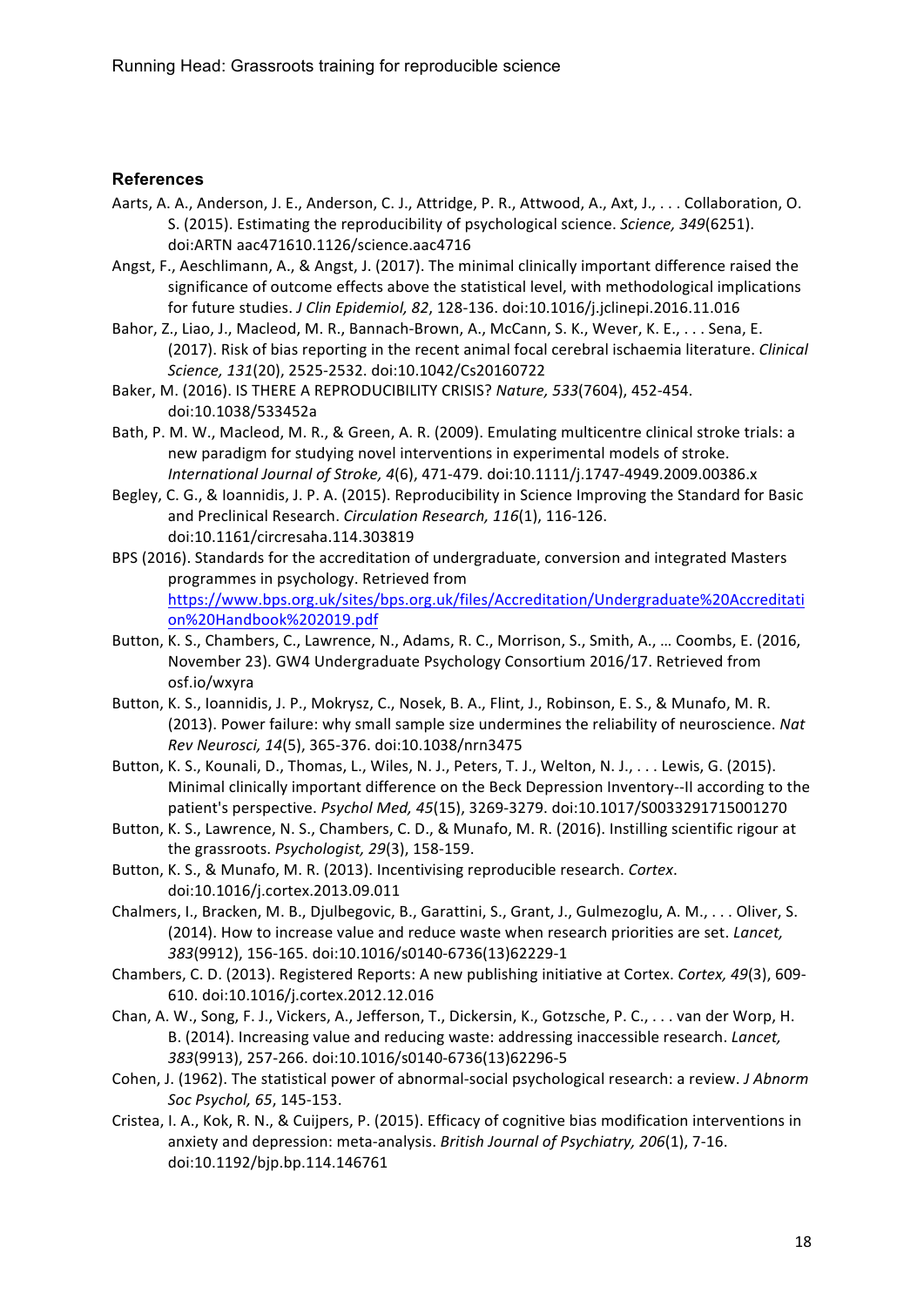- Dickersin, K. (1990). The existence of publication bias and risk factors for its occurrence. *JAMA*, *263*(10), 1385-1389.
- Dickersin, K., & Rennie, D. (2003). Registering clinical trials. *JAMA*, 290(4), 516-523. doi:10.1001/jama.290.4.516
- Dirnagl, U., Hakim, A., Macleod, M., Fisher, M., Howells, D., Alan, S. M., . . . Meairs, S. (2013). A Concerted Appeal for International Cooperation in Preclinical Stroke Research. *Stroke*, 44(6), 1754-1760. doi:10.1161/strokeaha.113.000734
- Doyen, S., Klein, O., Pichon, C. L., & Cleeremans, A. (2012). Behavioral Priming: It's all in the Mind, but Whose Mind? *PLoS One, 7*(1). doi:ARTN e2908110.1371/journal.pone.0029081
- Ebersole, C. R., Atherton, O. E., Belanger, A. L., Skulborstad, H. M., Allen, J. M., Banks, J. B., . . . Nosek, B. A. (2016). Many Labs 3: Evaluating participant pool quality across the academic semester via replication. *J Exp Soc Psychol, 67*, 68-82.
- Franco, A., Malhotra, N., & Simonovits, G. (2014). Publication bias in the social sciences: Unlocking the file drawer. *Science*, 345, 1502-1505.
- Glasziou, P., Altman, D. G., Bossuyt, P., Boutron, I., Clarke, M., Julious, S., . . . Wager, E. (2014). Reducing waste from incomplete or unusable reports of biomedical research. *Lancet*, *383*(9913), 267-276. doi:10.1016/s0140-6736(13)62228-x
- Higginson, A. D., & Munafo, M. (2016). Current incentives for scientists lead to underpowered studies with erroneous conclusions. *PLoS Biol, 14*(11), e2000995.
- Hobbs, C., Al Balushi, R., Antony, P., Jordan, D., Lee-Hannah, M., ... Button, K. S. (2018, April 1). Protocol. Compete or Cooperate? The impact of social context on self-other performance estimates https://doi.org/10.17605/OSF.IO/BNZDE
- Ioannidis, J. P. A., Greenland, S., Hlatky, M. A., Khoury, M. J., Macleod, M. R., Moher, D., ... Tibshirani, R. (2014). Increasing value and reducing waste in research design, conduct, and analysis. *Lancet, 383*(9912), 166-175. doi:10.1016/s0140-6736(13)62227-8
- Jaeschke, R., Singer, J., & Guyatt, G. H. (1989). Measurement of health status. Ascertaining the minimal clinically important difference. *Control Clin Trials, 10*(4), 407-415.
- John, L. K., Loewenstein, G., & Prelec, D. (2012). Measuring the Prevalence of Questionable Research Practices With Incentives for Truth Telling. Psychol Sci, 23(5), 524-532. doi:10.1177/0956797611430953
- *Joint training project : awareness pack*. [Leeds]: NHS Executive.
- Karau, S. J., & Williams, K. D. (1993). Social Loafing a Metaanalytic Review and Theoretical Integration. *J Pers Soc Psychol, 65*(4), 681-706. doi:Doi 10.1037/0022-3514.65.4.681
- Kerr, N. L. (1998). HARKing: hypothesizing after the results are known. *Pers Soc Psychol Rev, 2*(3), 196-217. doi:10.1207/s15327957pspr0203\_4
- Klein, R. A., Ratliff, K. A., Vianello, M., Adams, R. B. J., Bahník, Š., Bernstein, M. J., . . . Nosek, B. A. (2014). Investigating variation in replicability: A "many labs" replication project. Soc Psychol, *45*, 142-152.
- Latane, B., Williams, K., & Harkins, S. (1979). Many Hands Make Light the Work Causes and Consequences of Social Loafing. *J Pers Soc Psychol, 37*(6), 822-832. doi:Doi 10.1037//0022- 3514.37.6.822
- Lee, H. J., & Lim, C. (2012). Peer Evaluation in Blended Team Project-Based Learning: What Do Students Find Important? *Educational Technology & Society, 15*(4), 214-224.
- Lenzer, J., Hoffman, J. R., Furberg, C. D., Ioannidis, J. P. A., & Grp, G. P. R. W. (2013). Ensuring the integrity of clinical practice guidelines: a tool for protecting patients. *Bmj-British Medical Journal, 347*. doi:ARTN f553510.1136/bmj.f5535
- Macleod, M. R., Michie, S., Roberts, I., Dirnagl, U., Chalmers, I., Ioannidis, J. P., . . . Glasziou, P. (2014). Biomedical research: increasing value, reducing waste. *Lancet, 383*(9912), 101-104. doi:10.1016/S0140-6736(13)62329-6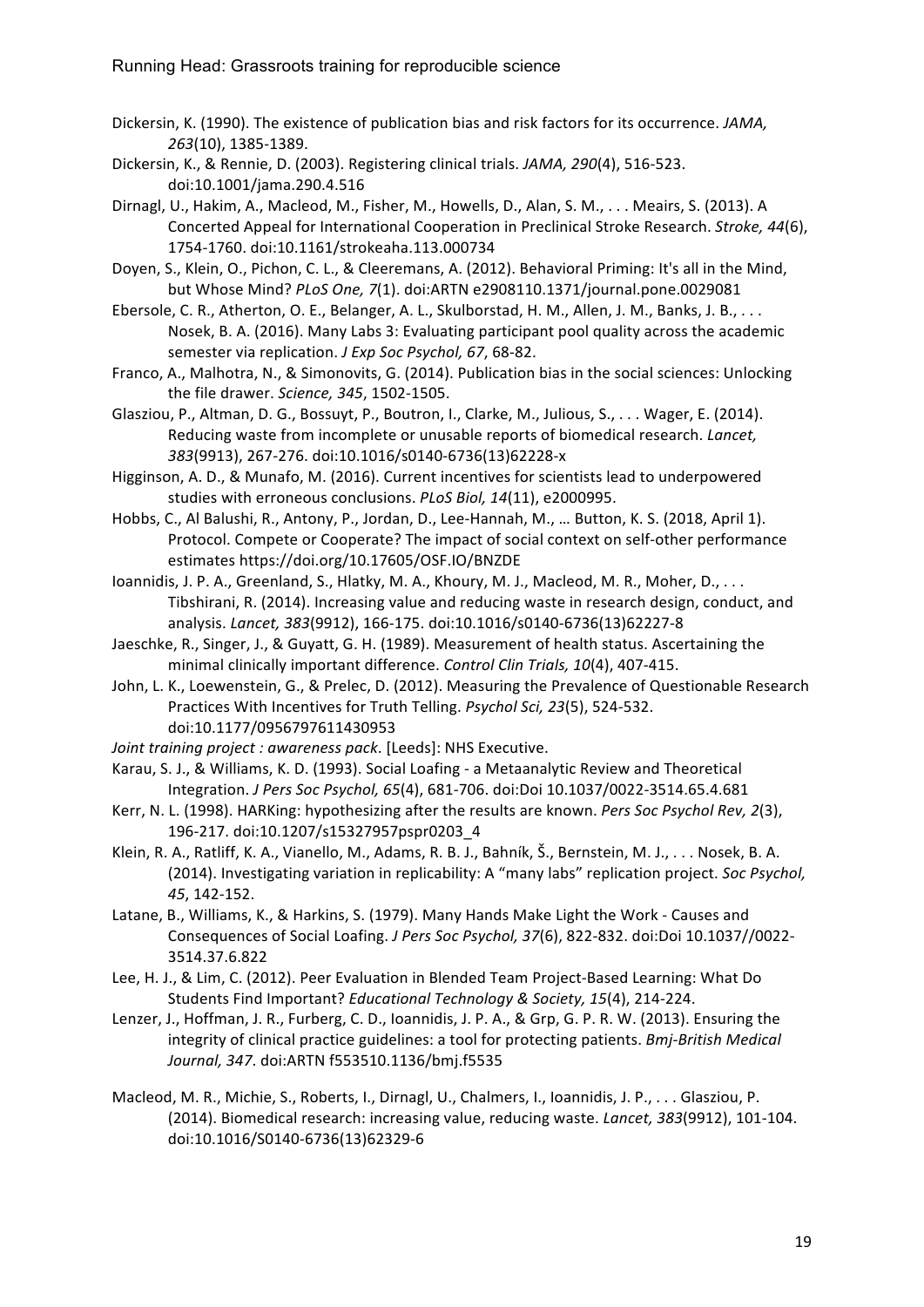- Milidonis, X., Marshall, I., Macleod, M. R., & Sena, E. S. (2015). Magnetic Resonance Imaging in Experimental Stroke and Comparison With Histology Systematic Review and Meta-Analysis. *Stroke, 46*(3), 843-+. doi:10.1161/strokeaha.114.007560
- Munafò, M. R., Nosek, B. A., Bishop, D. V. M., Button, K. S., Chambers, C. D., Percie du Sert, N., ... Ioannidis, J. P. A. (2017). A manifesto for reproducible science. *Nature Human Behaviour, 1*, 0021. doi:10.1038/s41562-016-0021
- Nosek, B. A., & Lakens, D. (2014). Registered Reports: A method to increase the credibility of published results. Soc Psychol, 45, 137-141.
- Nosek, B. A., Spies, J. R., & Motyl, M. (2012b). Scientific Utopia: II. Restructuring Incentives and Practices to Promote Truth Over Publishability. Perspectives on Psychological Science, 7(6), 615-631. doi:10.1177/1745691612459058
- OECD (2005). The Definition and Selection of Key Competencies. Retrieved from http://www.oecd.org/pisa/35070367.pdf
- Ritchie, S. J., Wiseman, R., & French, C. C. (2012). Failing the Future: Three Unsuccessful Attempts to Replicate Bem's 'Retroactive Facilitation of Recall' Effect. *PLoS One, 7*(3). doi:ARTN e3342310.1371/journal.pone.0033423
- Roessingh, H., & Chambers, W. (2011). Project-Based Learning and Pedagogy in Teacher Preparation: Staking Out the Theoretical Mid-Ground. *International Journal of Teaching and Learning in Higher Education, 23*(1), 60-71.
- Salman, R. A., Beller, E., Kagan, J., Hemminki, E., Phillips, R. S., Savulescu, J., ... Chalmers, I. (2014). Increasing value and reducing waste in biomedical research regulation and management. *Lancet, 383*(9912), 176-185. doi:10.1016/s0140-6736(13)62297-7
- Schweinsberg, M., Madan, N., Vianello, M., Sommer, S. A., Jordan, J., Tierney, W., . . . Uhlmann, E. L. (2016). The pipeline project: Pre-publication independent replications of a single laboratory's research pipeline. Journal of Experimental Social Psychology, 66, 55-67. doi:10.1016/j.jesp.2015.10.001
- Schweinsberg, M., Madan, N., Vianello, M., Sommer, S. A., Jordan, J., Tierney, W., . . . Uhlmann, E. L. (2016). The pipeline project: Pre-publication independent replications of a single laboratory's research pipeline. *J Exp Psychol Gen, 66*, 55-67.
- Sciences, A. o. M. (2016). *Improving recognition of team science contributions in biomedical research careers*. Retrieved from https://acmedsci.ac.uk/file-download/38721-56defebabba91.pdf
- Sedlmeier, P., & Gigerenzer, G. (1989). Do studies of statistical power have an effect on the power of studies? Psychol Bull, 105(2), 309-316.
- Simmons, J. P., Nelson, L. D., & Simonsohn, U. (2011). False-positive psychology: undisclosed flexibility in data collection and analysis allows presenting anything as significant. *Psychol Sci, 22*(11), 1359-1366. doi:10.1177/0956797611417632
- Smaldino, P. E., & McElreath, R. (2016). The natural selection of bad science. *R Soc Open Sci, 3*(9), 160384. doi:10.1098/rsos.160384
- Sterling, T. D. (1959). Publication decisions and their possible effects on inferences drawn from tests of significance - or vice versa. *J Am Stat Assoc, 54*, 30-34.
- Sterling, T. D. (1975). Consequence of prejudice against the null hypothesis. *Psychol Bull, 82*, 1-20.
- Sterne, J. A., & Davey Smith, G. (2001). Sifting the evidence-what's wrong with significance tests? *BMJ, 322*(7280), 226-231.
- Tzavella, L., Adams, R. C., Chambers, C., Lawrence, N., & Button, K. S. (2018, June 1). The effect of inhibition training on approach-avoidance tendencies for unhealthy foods. Retrieved from osf.io/hz2nb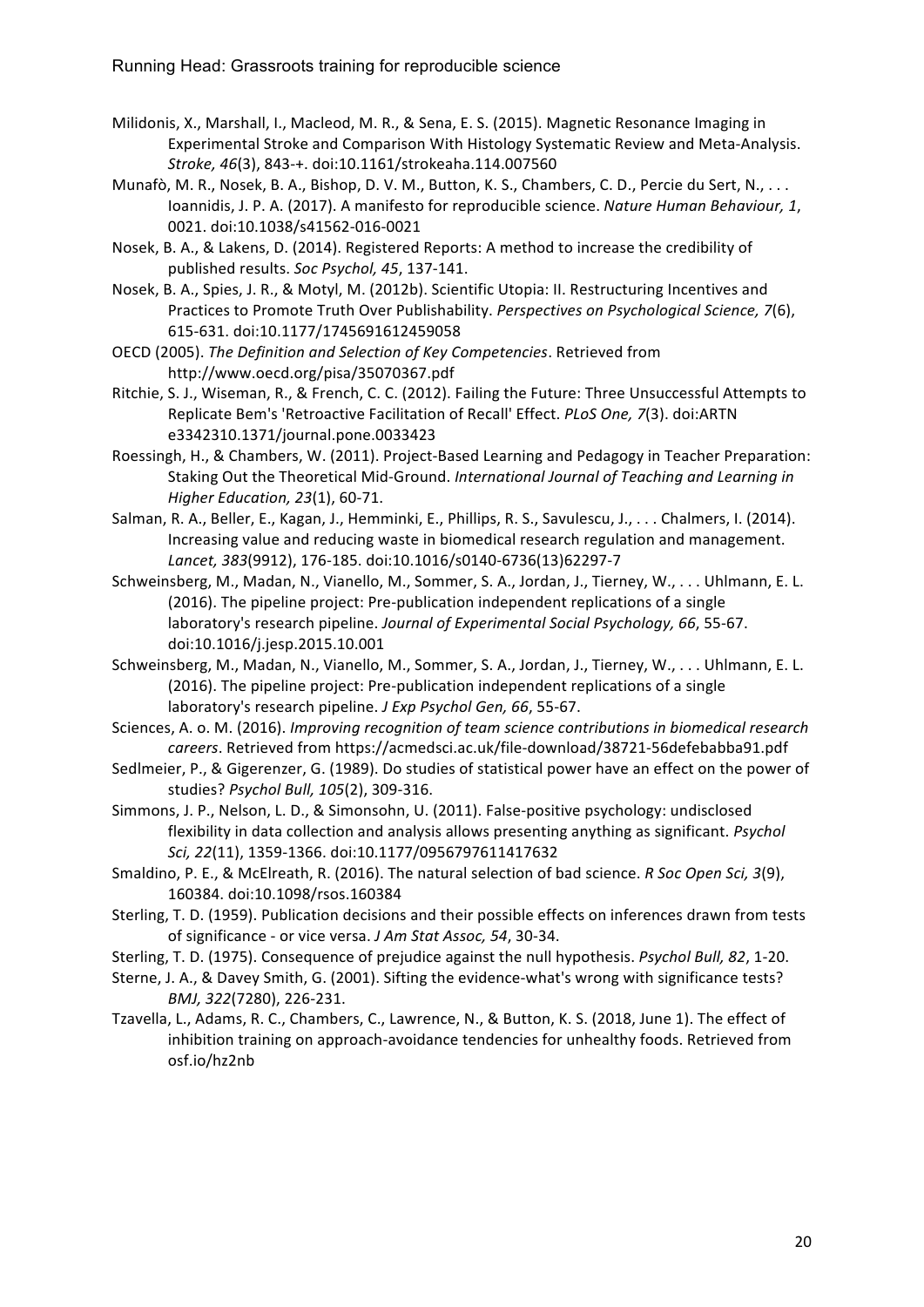Figure 1. The typical structure of the GW4 Undergraduate Psychology Consortium